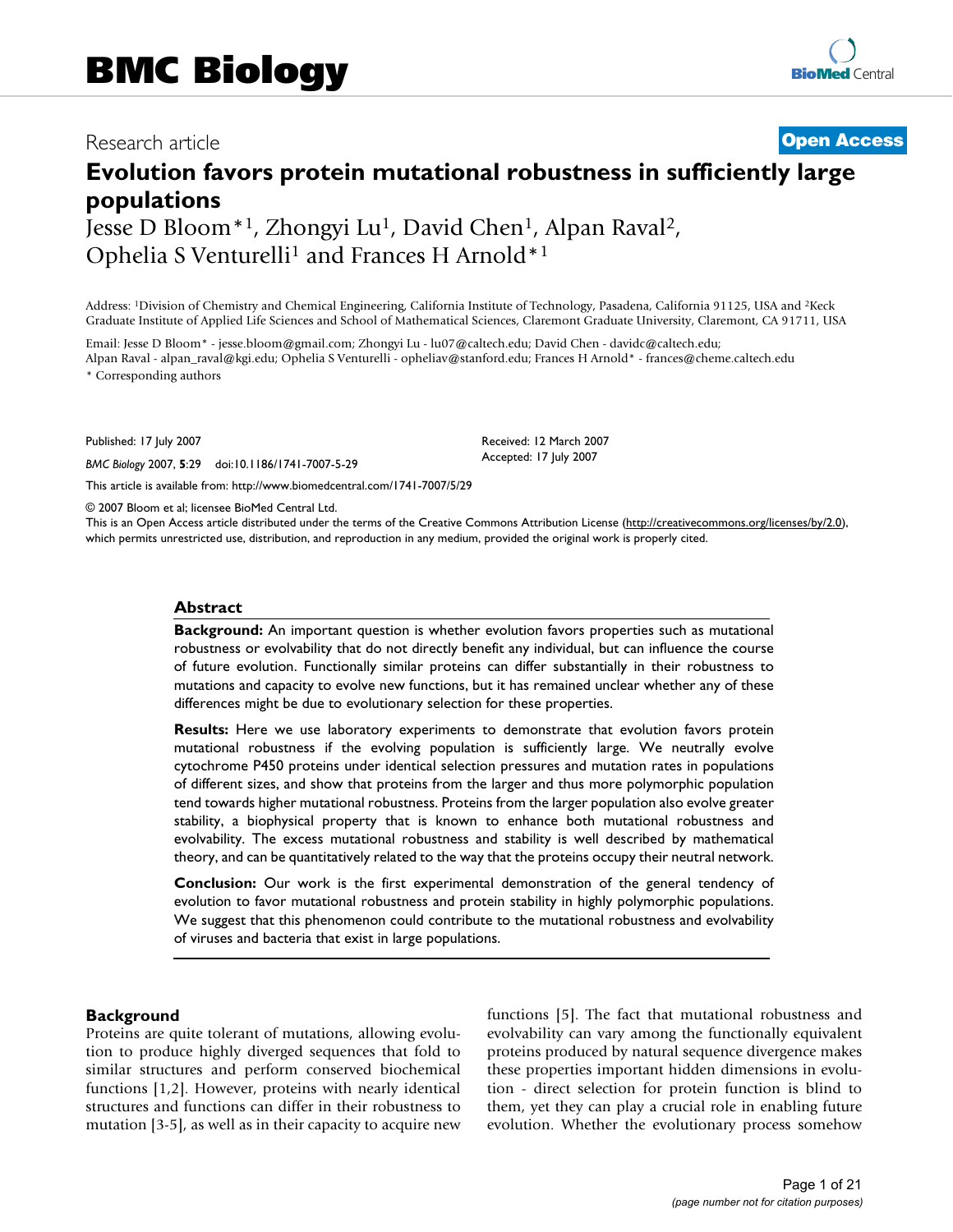promotes the acquisition of mutational robustness and evolvability therefore remains a major question [6-8].

Previous experiments have identified several specific evolutionary conditions that can affect mutational robustness. For example, genetic complementation decreases the mutational robustness of viruses [9], while high mutation rates favor mutational robustness in simulated digital organisms [10]. However, theory [11] makes the much broader - and previously experimentally untested - prediction that extra mutational robustness will arise quite generally in sufficiently large populations. This prediction cannot be understood in the standard framework of Kimura's neutral theory [12], because one of the usual assumptions of the neutral theory is that mutational robustness is constant. (Although Takahata [13] treated the consequences of stochastically fluctuating neutrality on the molecular clock, he did not describe how mutational robustness might change systematically during evolution.) However, changes in mutational robustness can be described by envisioning evolution as occurring on neutral networks, or sets of functionally equivalent proteins that are connected by single mutational steps [14- 17]. In a seminal theoretical analysis of evolution on neutral networks, van Nimwegen and coworkers [11] predicted that the extent of mutational robustness should depend on the degree of population polymorphism. Here, we briefly summarize their reasoning, as it motivates our experimental work. We also refer the reader to chapter 16 of Wagner [8], which contains an excellent explanation of the densely mathematical work of van Nimwegen and coworkers [11].

If an evolving population is mostly monomorphic, then each mutation is either lost or goes to fixation before another mutation occurs. The population is therefore usually clustered at a single genotype and rarely experiences mutations, meaning that selection does not distinguish between genotypes of different mutational robustness. The evolving population can be envisioned a single walker on the neutral network, and although the population is less likely to move to poorly-connected nodes of the neutral network, when it does reach such nodes it will tend to remain "stuck" at them for long periods of time (the population behaves as in the "blind ant" walk described in [11]). As a result, a mostly monomorphic population occupies all neutral network nodes with equal probability [11]. By contrast, a highly polymorphic population is always spread across many nodes of the neutral network. When mutations occur, the members of the population at highly connected nodes have a better chance of surviving, causing them to be favored by evolution and increasing the average mutational robustness [11,17-20]. Specifically, a highly polymorphic population occupies each node with a probability proportional to its eigenvector centrality [11,17], a measure of how connected it is to other connected nodes (a variant of eigenvector centrality is used by Google's PageRank algorithm to rank a webpage's importance in the network of internet links [21]). Figure 1A illustrates how mostly monomorphic and highly polymorphic populations are predicted to occupy a neutral network. The preference of highly polymorphic populations for more connected neutral network nodes leads to an increase in the average mutational robustness, as a node's connectivity is proportional to its robustness to single mutations.

For proteins, this preference for excess mutational robustness in highly polymorphic populations can also be seen in the stabilities of the evolved proteins [22]. The basic idea is that selection for protein function imposes a roughly threshold requirement on protein stability, with proteins able to perform their biochemical functions if, and only if, they are more stable than some minimal threshold. Extra stability beyond the threshold confers no direct benefit on a protein's function, but it does increase the protein's mutational robustness by allowing to tolerate a wider range of destabilizing mutations (as has been experimentally verified for three different enzymes [3-5]). The preference for protein mutational robustness in highly polymorphic populations is therefore predicted to be manifested by higher average stability of proteins evolving in such populations [22]. Figure 1B illustrates how proteins from highly polymorphic populations are predicted to be more stable than their counterparts from mostly monomorphic populations. Note that the extent of polymorphism depends on the product of the mutation rate and population size, meaning that proteins from populations of different sizes are predicted to evolve to different levels of mutational robustness and stability even if they experience the same mutation rate.

# **Results and Discussion**

# *Design of neutral evolution experiment*

To test whether high population polymorphism drives an increase in mutational robustness and protein stability, we performed laboratory evolution experiments on cytochrome P450 proteins. The basic idea was to neutrally evolve P450s under a constant selection pressure in populations that were either monomorphic or highly polymorphic, and observe whether the proteins evolved to different levels of mutational robustness and stability. The evolution experiments started with a P450 BM3 heme domain that had been engineered to hydroxylate 12-*p*nitrophenoxydodecanoic acid (12-pNCA) [23]. We imposed the selection criterion that *Escherichia coli* cells expressing the P450 had to yield lysate with enough active enzyme to hydroxylate a specified amount of 12-pNCA in 40 min. This criterion roughly corresponds to the case in which an enzyme must catalyze a biochemically relevant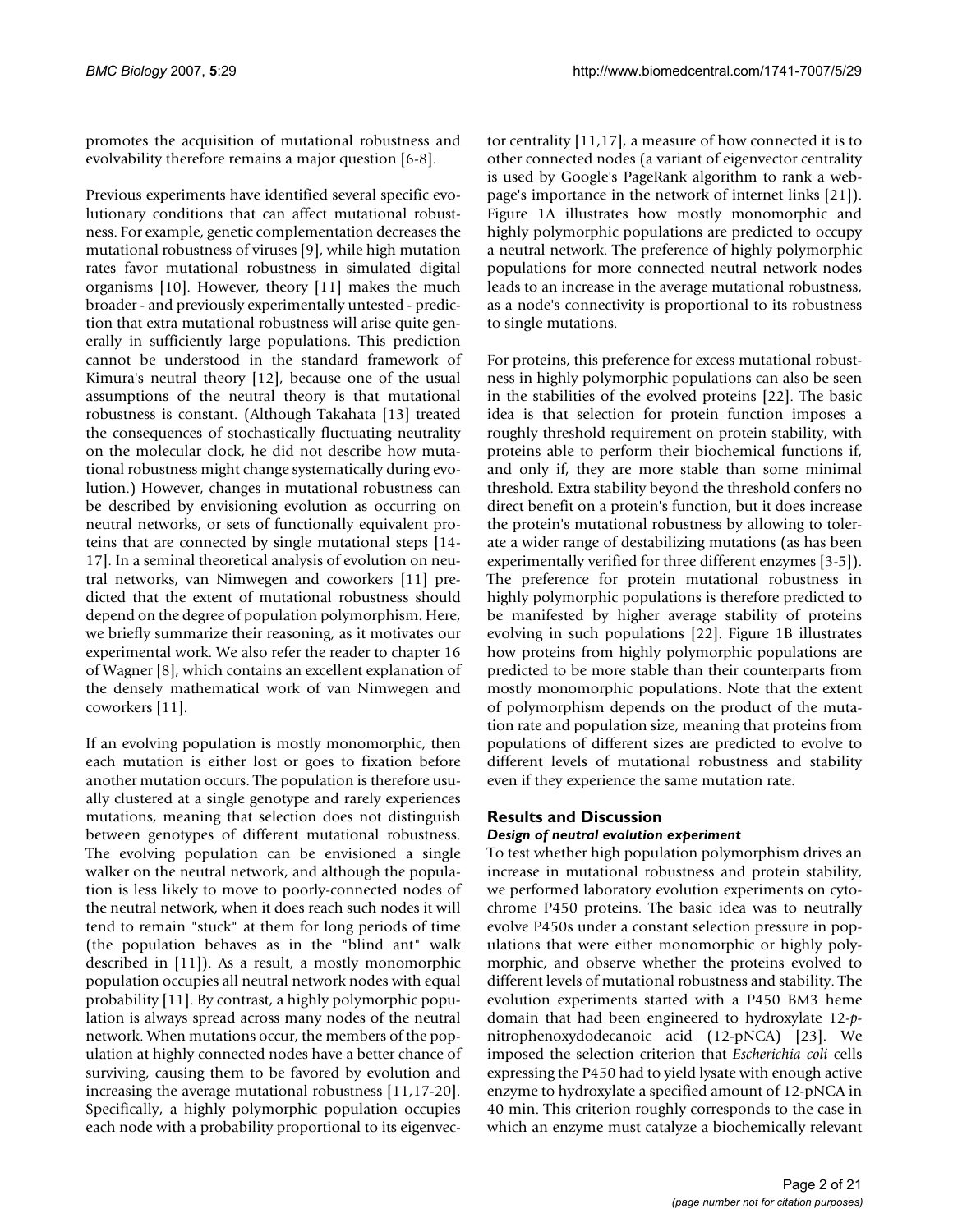

#### Figure 1

**Theoretical views of the evolution of protein mutational robustness and stability**. **(A)** Theory predicts that a mostly monomorphic population is equally likely to occupy any node of its neutral network, while a highly polymorphic population will prefer more connected nodes [11]. Node sizes are drawn proportional to the occupation probabilities. **(B)** Proteins evolving in a highly polymorphic population are predicted to be more stable than their counterparts in a mostly monomorphic population [22]. The histograms illustrate the distributions of stabilities for the two cases. The increased stability is a biophysical manifestation of excess mutational robustness, as more stable proteins are more mutationally robust [3-5].

reaction at some minimal level in order for its host to survive. Note that other properties such as stability and expression level can vary freely, provided that the criterion for total activity is met.

The properties of a neutrally evolving protein eventually "equilibrate," much as the properties of an isolated physical system under some macroscopic constraint tend towards the values that maximize the system's internal entropy. For proteins, this usually means that stability, expression, and activity drift towards their lowest tolerable values, as the vast majority of random sequences do not encode stable, well expressed enzymes (that is, natural selection must work against sequence entropy to maintain a functional protein) [22,24]. The initial P450 had been engineered for maximal activity [23], meaning that it was not equilibrated to the more mild selection criterion of the experiments. We therefore neutrally evolved this initial P450 for 16 generations, introducing random mutations with error-prone PCR and retaining all mutants that met the selection criterion for total activity on 12-pNCA. The procedure used for this equilibration evolution was similar to that used for the polymorphic neutral evolution described below. As expected, expression, stability, and activity all dropped during the equilibration evolution. At the end of the equilibration evolution, we chose a single sequence as the parent for the neutral evolution experiments. The gene encoding this parent sequence contained 29 nucleotide mutations and 13 amino acid mutations relative to the initial P450 (Additional file 1).

We used this parent gene to begin three parallel sets of neutral evolution experiments, which we named "monomorphic," "polymorphic," and "unselected" (Figure 2). The monomorphic experiments capture the case where the population moves as a single entity, the polymorphic experiment captures the case where the population spreads across many sequences, and the unselected experiments show how the gene evolves in the absence of selection for protein function. In all experiments, at each generation we used error-prone PCR to introduce an average of 1.4 nucleotide mutations per P450 gene (Table 1). The mutant genes were ligated into a plasmid and transformed into *E. coli* [25], and transformants were selected using the plasmid's antibiotic resistance marker. For the unselected case, we randomly picked one of the mutants, recovered the mutant gene with a plasmid mini-prep, and used this mutant as the template for the next generation of error-prone PCR. We performed four independent replicates of unselected evolution, evolving each for 12 generations.

For the monomorphic and polymorphic populations, we imposed the selection criterion that the P450s hydroxylate 12-pNCA with at least 75% of the total activity of the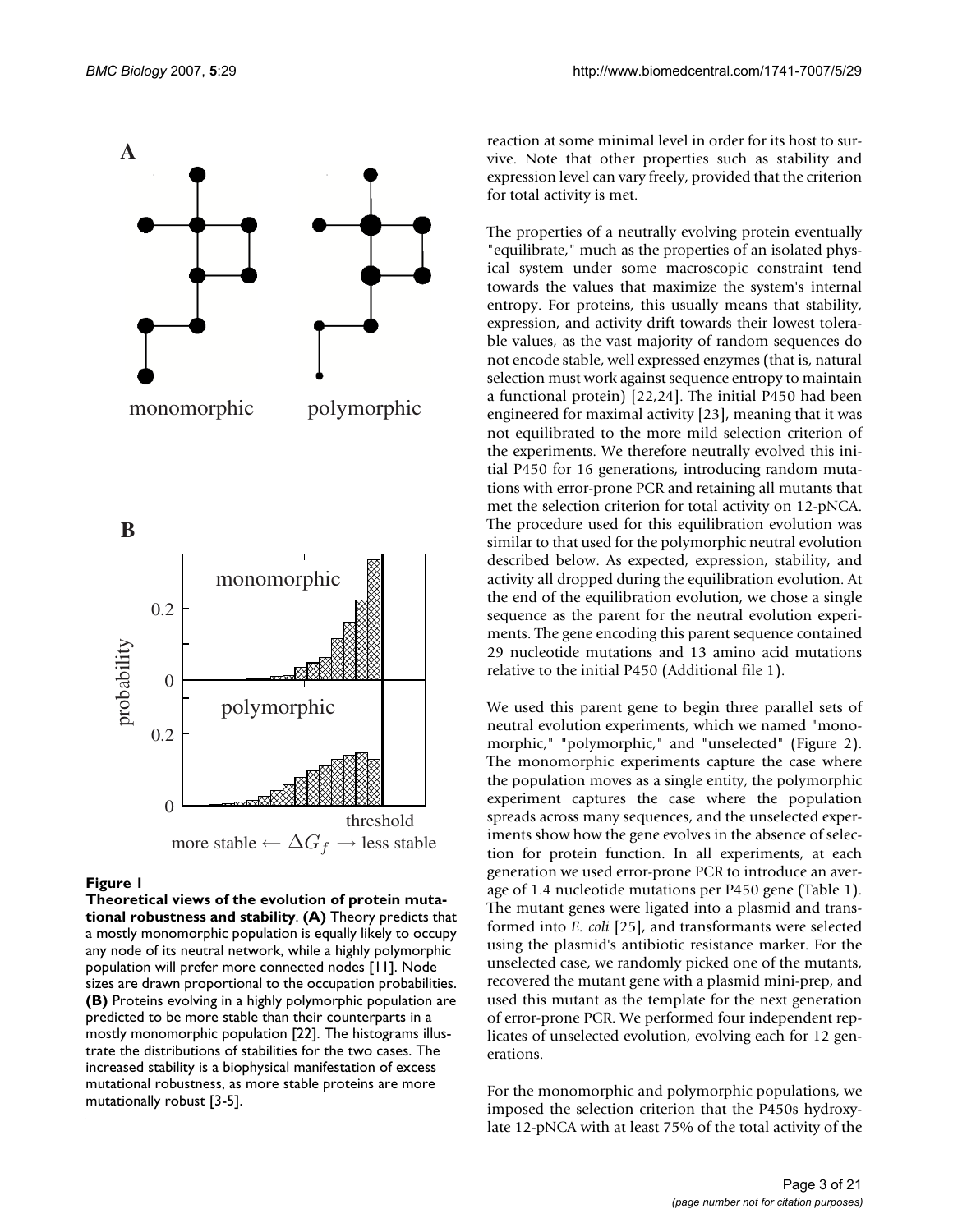**Table 1: Error-prone PCR nucleotide mutation spectrum. Spectrum of nucleotide mutations introduced by the error-prone PCR procedure used in the neutral evolution experiments. The spectrum was determined by sequencing the four final (generation 12) sequences from the unselected population, as in these sequences the mutations accumulate without constraint. As has been previously noted for error-prone PCR with** *Taq*  **polymerase [3,5,27], the nucleotide error spectrum is biased towards certain types of mutations.**

| Total nucleotide mutations            | 67   |
|---------------------------------------|------|
| % synonymous mutations                | 25   |
| Mutation types (%)                    |      |
| $A \rightarrow T$ , $T \rightarrow A$ | 19.4 |
| $A \rightarrow C$ . T $\rightarrow G$ | 15   |
| $A \rightarrow G$ , T $\rightarrow$ C | 64.2 |
| $G \rightarrow A$ , $C \rightarrow T$ | 4.5  |
| $G \rightarrow C$ , $C \rightarrow G$ | 0.0  |
| $G \rightarrow T$ , $C \rightarrow A$ | 1.5  |
| Frameshift                            | 9.0  |

original parent gene. We expressed the P450s in *E. coli*, and then assayed the cell lysates for activity in a highthroughput 96-well plate format. The total amount of product produced by 80  $\mu$ l of clarified lysate in 40 min was compared to the median of four control wells containing the original parent P450 to determine if the mutant met the selection criterion. The only difference between the monomorphic and polymorphic experiments was the size of the evolving populations. In the monomorphic limit, each mutation is either lost or goes to fixation before the next occurs. We enforced this evolutionary dynamic by holding the population size to a single protein sequence. At each generation, we assayed a single mutant. If this mutant met the selection criterion, then it was carried over to the next generation, corresponding to a neutral mutation going to fixation. If the mutant failed the selection criterion, then the population stayed at the previous sequence for the next generation, corresponding to a mutation lost to selection. The fact that we retained the previous sequence when a nonfunctional mutant was screened is critical, as it made the protocol correspond to the case of a mostly monomorphic population where the genotype is unchanged if a nonfunctional mutant is produced (if instead a functional variant was selected at each generation, the protocol would then correspond to the "myopic ant" walk of [11], and would no longer reproduce the behavior of a mostly monomorphic population). If all of the mutants assayed had zero or one mutations, then this protocol would correspond exactly to the "blind ant" walk of [11] or the  $N \mu \ll 1$ 1 equations of [22]. However, in order to achieve appreciable sequence evolution on a laboratory time scale, we used a mutation rate that sometimes produced multiple mutations in a generation. We mathematically describe this situation in the Appendix; here we simply note that it is possible to think of each generation as introducing a single mutational event rather than a single mutation. We performed 22 independent replicates of monomorphic evolution, evolving each for 25 generations.

In the polymorphic limit, the population spreads across many sequences. To implement this experimentally, we assayed 435 mutants at each generation. The selection cri-



#### **Figure 2**

**Outline of the neutral evolution experimental procedure**. For the **polymorphic** population, error-prone PCR was used to generate mutant P450 genes. These genes were ligated into a plasmid and transformed into *E. coli*. Individual mutants (435) were picked, expressed in *E. coli*, and assayed for enzymatic activity. All mutants that met the selection criterion contributed an equal amount of plasmid DNA as template for the next generation of error-prone PCR. The **monomorphic** populations were treated similarly, except only a single mutant was assayed at each generation. If this mutant met the selection criterion then it became the template for the next generation of error-prone PCR; otherwise at the next generation another colony was picked from the same plate. In the **unselected** populations a single mutant was picked and used as the template for the next generation of error-prone PCR.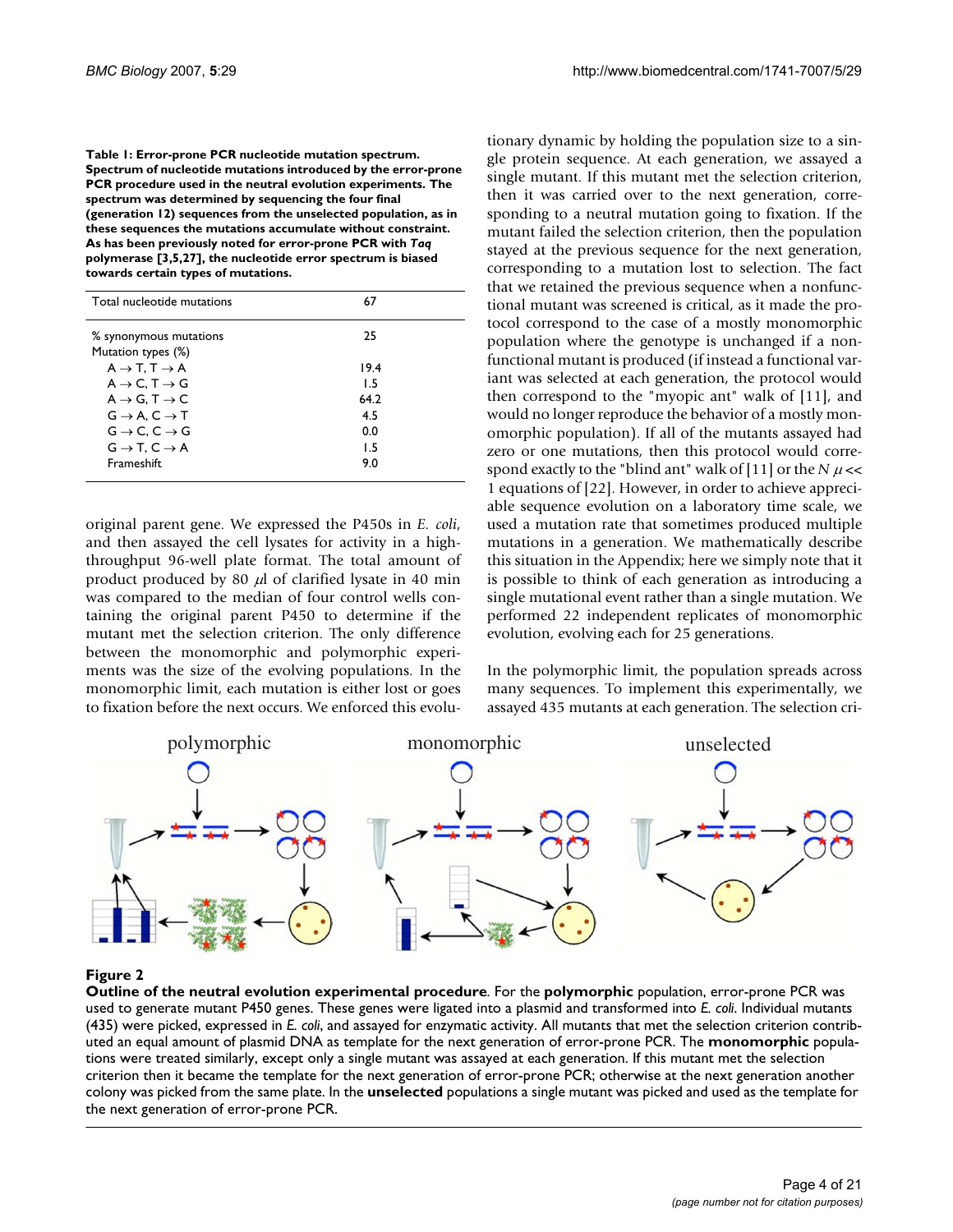terion was used to classify each mutant as functional or nonfunctional. In neutral evolution, all functional mutants reproduce with equal probability. We therefore pooled equal volumes of stationary-phase cultures of each functional mutant and recovered the pooled genes with a mini-prep. The polymorphic evolution experiment therefore approaches the equations of [11,22], again with the exception that a sequence might undergo multiple mutations at a single generation. We give the equations describing this situation in the Appendix. The mutational robustness of a sufficiently large population is expected to evolve deterministically [11,22], so we only performed a single polymorphic replicate (evidence that the experiment was near the deterministic regime is seen below from the fact that the mutational robustness was roughly constant). Because mutations accumulate more rapidly in the polymorphic experiments than the monomorphic ones, we evolved the polymorphic population for 15 generations rather than 25.

#### *Mutations and mutational robustness*

Figure 3 shows how mutations accumulated during the course of the neutral evolution experiments (full data are given in Table 2 and Additional file 2). As the unselected protein populations evolve without constraint, mutations accumulate at the same rate at which they are introduced by error-prone PCR, 1.4 nucleotide mutations per generation. Because selection eliminates mutations that disrupt P450 activity, mutations accumulate more slowly in the monomorphic and polymorphic populations. Mutations accumulate more rapidly in the polymorphic population than in the monomorphic populations. This difference in rates is predicted by the equations in the Appendix to be a consequence of the fact that the polymorphic population is more mutationally robust, and so can tolerate more of the possible mutations.

To test directly whether the polymorphic population evolves higher average mutational robustness, we measured the fraction of 435 random mutants that met the selection criterion. Figure 4 shows that the polymorphic population neutrally evolved to a markedly higher mutational robustness than the monomorphic populations, with 50  $\pm$  2% of the final polymorphic population mutants continuing to function versus  $39 \pm 2\%$  for the final monomorphic populations (Chi-square P-value of 10-3 that these values are the same). The only difference between the two types of populations was their size, so evolution has clearly favored mutational robustness in the larger and thus more polymorphic population. This finding represents the first experimental support for the prediction that highly polymorphic populations evolve excess mutational robustness [11].



#### **Figure 3**

) and nonsynonymous *aa* tions **Figure 3** - $\mathsf{me}\ 3$ Accumulation of nucleotide ( $\langle m_{\mathit{nt}} \rangle$  and nonsynony**mous (***maa*-**) mutations in the experimentally evolved P450 populations**. For the unselected and monomorphic populations, numbers are the average over all replicates at the indicated generation; for the polymorphic population they are from a random sample, with sampling standard error shown.

Figure 4 also indicates that the experiments have proceeded for a sufficient number of generations for the mutational robustness to have equilibrated to around its average value. Such equilibration is important because the populations all started from a single parent sequence, and so will take some number of generations to lose their "memory" of this starting sequence. Once this memory is lost, the mutational robustness should remain relatively constant around its average value, as appears to be the case in Figure 4. This figure also supports the notion that the polymorphic population is sufficiently large to be relatively well described by the deterministic equations given in the Appendix, as the fluctuations in its mutational robustness are small relative to the overall difference compared to the monomorphic populations.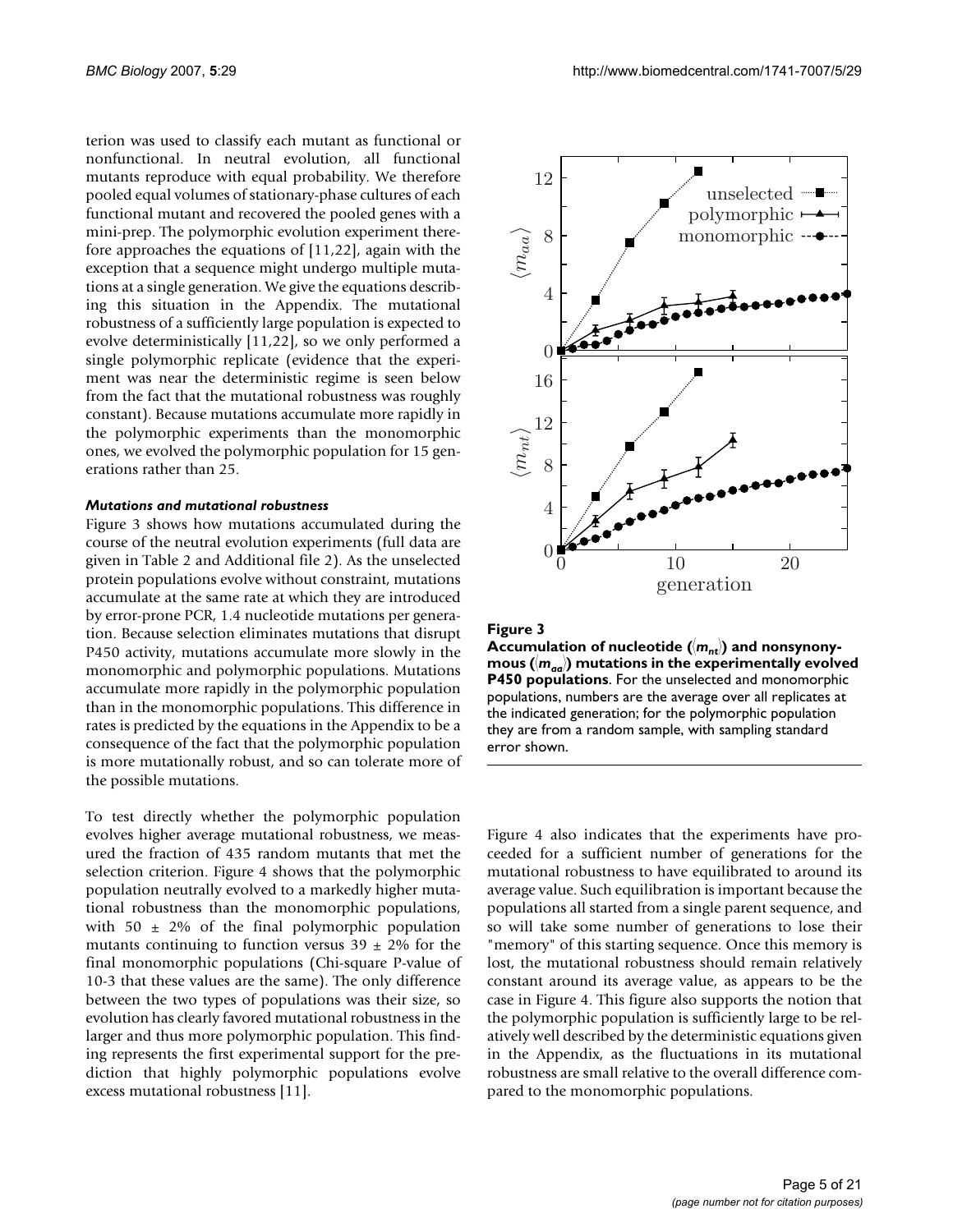| Table 2: Neutral evolution robustness and mutation data. Each row represents a different generation, T. NA indicates that no                                |
|-------------------------------------------------------------------------------------------------------------------------------------------------------------|
| measurement was made. The $\langle m_{nt} \rangle$ and $\langle m_{qg} \rangle$ are the average number of nucleotide mutations and nonsynonymous mutations, |
| respectively. Numbers in parentheses are total counts over the total samples. Subscripts indicate the population type: U for                                |
| unselected, P for polymorphic, and M for monomorphic. For the unselected and monomorphic populations, numbers represent                                     |
| averages of all replicates. For the polymorphic population, numbers are for a random sample of functional mutants. $(\mathcal{F})_p$ and $(\mathcal{F})_m$  |
| are the fraction of functional mutants out of 435 assayed.                                                                                                  |

| $\pmb{\tau}$ | $\langle m_{nt} \rangle_U$ | $\langle m_{aa} \rangle_U$ | $\langle m_{nt} \rangle_P$ | $\langle m_{aa} \rangle_P$ | $\langle m_{nt} \rangle_{M}$ | $\langle m_{aa}\rangle_{\!M}$ | $\langle \mathcal{F} \rangle_{\!\scriptscriptstyle\mathsf{P}}$ | $\langle \mathcal{F} \rangle_{\!\!\scriptscriptstyle M}$ |
|--------------|----------------------------|----------------------------|----------------------------|----------------------------|------------------------------|-------------------------------|----------------------------------------------------------------|----------------------------------------------------------|
| 0            | 0                          | 0                          | 0                          | $\pmb{0}$                  | 0                            | 0                             | 0.48(210/<br>435)                                              | 0.48(210/<br>435)                                        |
| $\mathbf{I}$ | <b>NA</b>                  | $\sf NA$                   | $\sf NA$                   | <b>NA</b>                  | 0.1(3/22)                    | 0.3(6/22)                     | 0.48(208/<br>435)                                              | <b>NA</b>                                                |
| $\mathbf 2$  | $\sf NA$                   | $\sf NA$                   | NA                         | $\sf NA$                   | 0.4(9/22)                    | 0.8(17/22)                    | 0.49(215/<br>435)                                              | <b>NA</b>                                                |
| 3            | 5.0(20/4)                  | 3.5(14/4)                  | 2.7(27/10)                 | 1.4(14/10)                 | 1.0(23/22)                   | 0.4(9/22)                     | 0.49(215/<br>435)                                              | <b>NA</b>                                                |
| 4            | <b>NA</b>                  | <b>NA</b>                  | <b>NA</b>                  | <b>NA</b>                  | 1.5(32/22)                   | 0.7(15/22)                    | 0.48(208/<br>435)                                              | <b>NA</b>                                                |
| 5            | <b>NA</b>                  | <b>NA</b>                  | <b>NA</b>                  | <b>NA</b>                  | 2.2(48/22)                   | 1.1(25/22)                    | $0.45$ (197/<br>435)                                           | $0.43$ (185/<br>435)                                     |
| 6            | 9.8(39/4)                  | 7.5(30/4)                  | 5.5(55/10)                 | 2.1(21/10)                 | 2.6(58/22)                   | 1.4(31/22)                    | 0.46 (198/<br>435)                                             | <b>NA</b>                                                |
| 7            | <b>NA</b>                  | <b>NA</b>                  | <b>NA</b>                  | <b>NA</b>                  | 3.1(69/22)                   | 1.8(39/22)                    | 0.52(227/<br>435)                                              | <b>NA</b>                                                |
| 8            | <b>NA</b>                  | $\sf NA$                   | $\sf NA$                   | <b>NA</b>                  | 3.4(74/22)                   | 1.8(40/22)                    | 0.46(200/<br>435)                                              | <b>NA</b>                                                |
| 9            | 13.0(52/4)                 | 10.3(41/4)                 | 6.7(61/9)                  | 3.1(28/9)                  | 3.7(82/22)                   | 2.1(46/22)                    | 0.47(203/<br>435)                                              | $\sf NA$                                                 |
| $\,$ l $\,$  | <b>NA</b>                  | <b>NA</b>                  | $\sf NA$                   | <b>NA</b>                  | 4.2 (92/22)                  | 2.4(52/22)                    | $0.46$ (199/<br>435)                                           | $0.40$ (175/<br>435)                                     |
| $\mathbf{H}$ | NA                         | $\sf NA$                   | <b>NA</b>                  | $\sf NA$                   | 4.6 (102/22)                 | 2.5(56/22)                    | 0.48(207/<br>435)                                              | <b>NA</b>                                                |
| 12           | 16.8(67/4)                 | 12.5(50/4)                 | 7.8 (70/9)                 | 3.3(30/9)                  | 4.9 (107/22)                 | 2.6(58/22)                    | 0.52(228/<br>435)                                              | <b>NA</b>                                                |
| 13           | <b>NA</b>                  | <b>NA</b>                  | <b>NA</b>                  | <b>NA</b>                  | 5.0 (110/22)                 | 2.7(60/22)                    | 0.52(227/<br>435)                                              | <b>NA</b>                                                |
| 4            | <b>NA</b>                  | <b>NA</b>                  | <b>NA</b>                  | <b>NA</b>                  | $5.3$ (116/22)               | 2.9(64/22)                    | 0.50(216/<br>435)                                              | <b>NA</b>                                                |
| 15           | <b>NA</b>                  | <b>NA</b>                  | 10.3 (227/22)              | 3.8(83/22)                 | 5.6 (123/22)                 | 3.0(67/22)                    | 0.50(219/<br>435)                                              | $0.39$ (171/<br>435)                                     |
| 16           | <b>NA</b>                  | <b>NA</b>                  | <b>NA</b>                  | <b>NA</b>                  | 5.8 (127/22)                 | 3.0(67/22)                    | <b>NA</b>                                                      | <b>NA</b>                                                |
| 17           | <b>NA</b>                  | <b>NA</b>                  | <b>NA</b>                  | <b>NA</b>                  | 6.0(133/22)                  | 3.1(69/22)                    | <b>NA</b>                                                      | <b>NA</b>                                                |
| 8            | <b>NA</b>                  | <b>NA</b>                  | <b>NA</b>                  | <b>NA</b>                  | 6.3(137/22)                  | 3.2(71/22)                    | <b>NA</b>                                                      | <b>NA</b>                                                |
| 9            | NA                         | <b>NA</b>                  | $\sf NA$                   | <b>NA</b>                  | $6.3$ (138/22)               | 3.3(72/22)                    | <b>NA</b>                                                      | NA                                                       |
| 20           | <b>NA</b>                  | NA                         | NA                         | NA                         | 6.6 (145/22)                 | 3.4 (75/22)                   | NA                                                             | 0.37(160/<br>435)                                        |
| 21           | $\sf NA$                   | $\sf NA$                   | $\sf NA$                   | NA                         | 6.9 (152/22)                 | 3.6(79/22)                    | $\sf NA$                                                       | $\sf NA$                                                 |
| $22\,$       | NA                         | $\sf NA$                   | $\sf NA$                   | $\sf NA$                   | 7.1 (156/22)                 | 3.7(81/22)                    | $\sf NA$                                                       | $\sf NA$                                                 |
| 23           | $\sf NA$                   | $\sf NA$                   | $\sf NA$                   | $\sf NA$                   | 7.2 (158/22)                 | 3.7(81/22)                    | <b>NA</b>                                                      | $\sf NA$                                                 |
| 24           | NA                         | $\sf NA$                   | $\sf NA$                   | $\sf NA$                   | 7.3(161/22)                  | 3.8(83/22)                    | $\sf NA$                                                       | $\sf NA$                                                 |
| 25           | $\sf NA$                   | $\sf NA$                   | $\sf NA$                   | $\sf NA$                   | 7.7 (169/22)                 | 4.0 (87/22)                   | $\sf NA$                                                       | 0.39 (169/<br>435)                                       |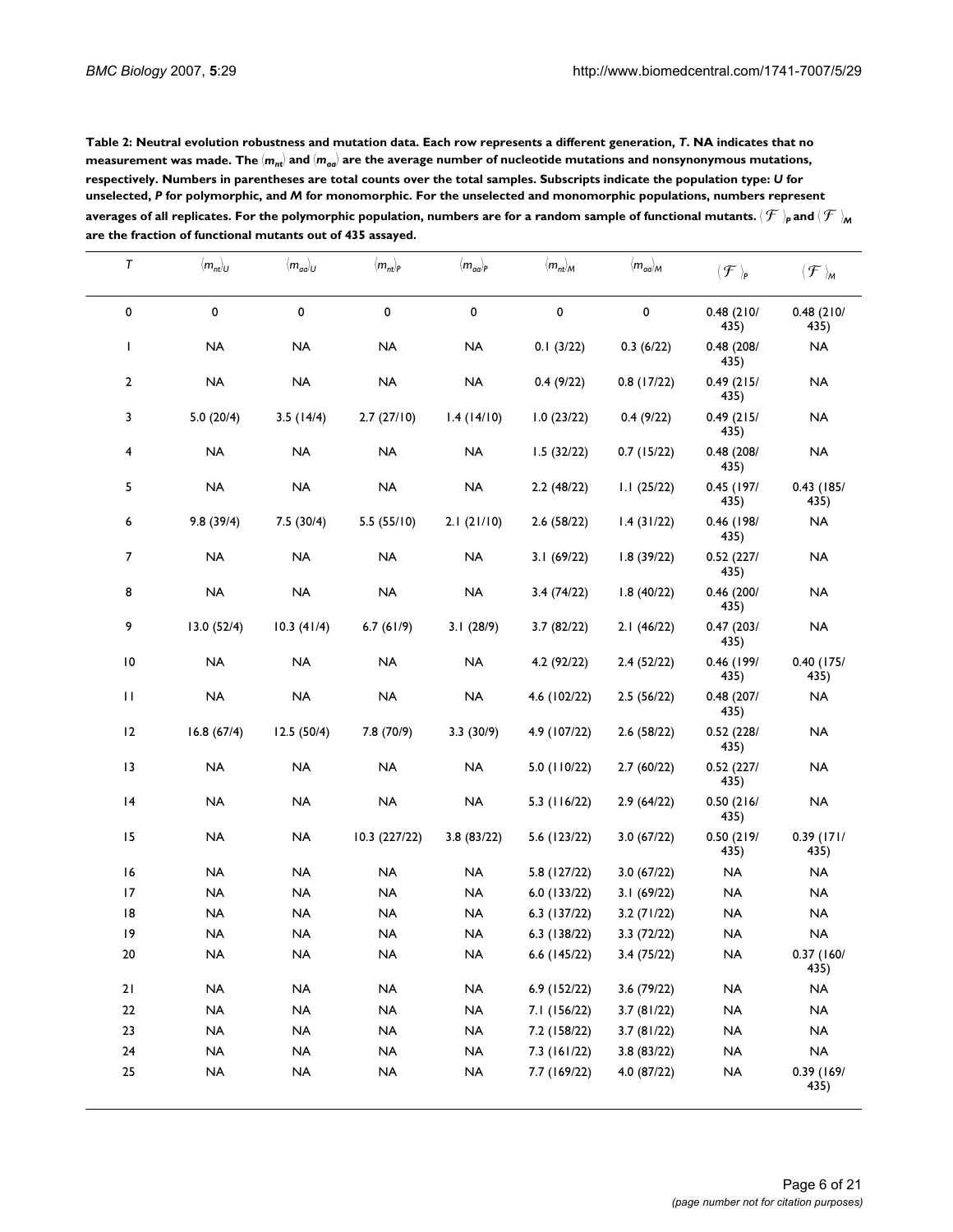

#### Figure 4

**The polymorphic population neutrally evolved a higher average mutational robustness than the monomorphic populations**. The fraction functional was determined by assaying 435 mutants (average of 1.5 nucleotide mutations per gene). Error bars show binomial standard error. For the monomorphic population, numbers are the average over all replicates.

Theory predicts that the excess mutational robustness of a highly polymorphic protein population comes from increased protein stability [22]. Because the P450 variants unfold irreversibly, an equilibrium thermodynamic stability ∆*G<sub>f</sub>* cannot be measured. We therefore determined stability to irreversible thermal and chemical denaturation, two highly correlated measures of P450 stability that have previously been shown to contribute to mutational robustness [5] (see Additional files 3, 4, and 5). Figure 5 shows that proteins from the polymorphic population were in fact more stable than their counterparts from the monomorphic population (statistical tests showing that this difference is significant are given in the figure legend). We also observed that proteins in the polymorphic population tended to accumulate to higher levels in *E. coli* (Figure 5). Elevated expression could be a byproduct of increased stability, or it could independently increase mutational robustness by allowing the proteins to better tolerate mutations that decrease codon adaptation or reduce folding efficiency. Changes in P450 catalytic efficiency did not appear to be a major mechanism for the observed differences in mutational robustness, as we did not see any evidence of systematic differences between the polymorphic and monomorphic populations in the number of 12-pNCA turnovers per enzyme (see the detailed analysis in [26] and in the Methods section of the present article). However, it is certainly possible that additional unrecognized biophysical factors contributed to the excess mutational robustness of the polymorphic population, although no such factors were immediately obvious.

#### *Interpretation in terms of the P450 neutral network*

The higher mutational robustness of the polymorphic population is due to the fact that it occupies the P450 gene neutral network differently than the monomorphic populations. Measurements from the evolution experiments can therefore be used to infer basic properties of the underlying neutral network of P450 genes, as originally noted by van Nimwegen and coworkers [11]. In the Appendix, we derive approximations for the normalized principal eigenvalue  $\langle \nu \rangle_{\!\infty}$  and the normalized average connectivity  $\langle v \rangle$ <sub>o</sub> of the neutral network, where in both cases the normalization is obtained by dividing by the network coordination number. We obtain  $\langle v \rangle_{\infty} = 0.51$  and  $\langle v \rangle_{\infty} =$ 0.35 for the P450 gene neutral network. Our ability to



## Figure 5

**The more mutationally robust proteins are more stable**. The P450s from the polymorphic population neutrally evolved higher stability and expression levels than their counterparts from the monomorphic populations. The histograms show the distributions for the final protein from all monomorphic replicates and for the same number of randomly chosen proteins from the final polymorphic population. The plots show (left to right) the temperature at which half the protein irreversibly denatured after 10 min ( $T_{50}$ ), the urea concentration at which half the protein denatured after 4 h ([urea]<sub>50</sub>), and the expression level relative to that of the original parental P450. The means are significantly different, with unequal variance t-test *P*-values of 0.02, 0.005, and 0.04, respectively.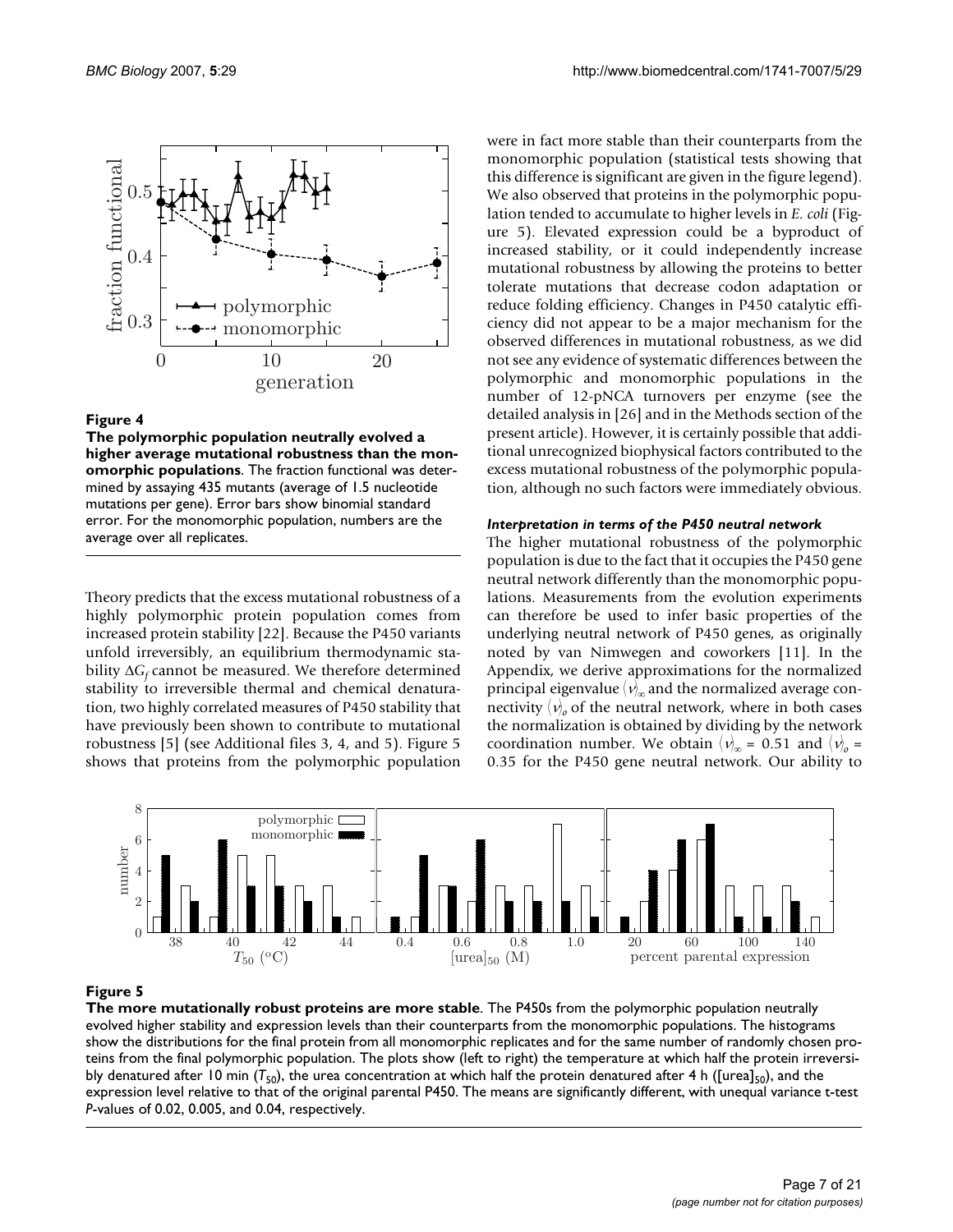consistently estimate these two parameters from four different experimental measurements supports the idea that the theory that we elaborate in the Appendix appropriately describes the experiments. The difference between  $\langle \, \text{\textit{v}}\rangle_{\!\!\infty}$  and  $\langle \text{\textit{v}}\rangle_{\!\!\sigma}$  is a measure of the extent to which some P450 neutral network nodes have more connections than others. We note that  $\langle v \rangle_{\infty}$  is approximately equal to the exponential decline parameter for the asymptotic decline in the fraction of functional mutants with increasing numbers of random nucleotide mutations [3[,27](#page-20-0),28] (see Appendix). Previous studies looking at this exponential decline have reported  $\langle v \rangle_{\infty}$  = 0.7 for subtilisin [[27\]](#page-20-0),  $\langle v \rangle_{\infty}$  = 0.7 for 3-methyladenine DNA glycosylase [28], and  $\langle v \rangle_{\infty}$  = 0.7 - 0.8 for TEM1  $\beta$ -lactamase [3]. These comparisons suggest that P450 has a sparser neutral network (smaller  $\langle v \rangle_{\infty}$ ) than these other proteins. We suspect, however, that these earlier studies (one of which is our own) overestimate  $\langle v \rangle_{\infty}$  due to insufficient equilibration of the starting sequence. We believe that the approach of the current work is more accurate for determining  $\langle \nu \rangle_{\infty}$  because the measurements are made after many mutations have equilibrated the initial sequence. This approach could be used in future experiments to compare the neutral network connectivities of proteins from different families.

## **Conclusion**

We have demonstrated that neutral evolution favors more mutationally robust proteins when the evolving population is highly polymorphic. Strikingly, the excess mutational robustness is due only to population polymorphism, and so will arise in any population of sufficiently large size. Our work is the first experimental demonstration of this phenomenon, which is predicted to occur quite generally in neutrally evolving proteins and nucleic acids [11]. Furthermore, we were able to identify one of the biophysical factors underlying the increase in mutational robustness by showing that proteins from the highly polymorphic population are more stable. We recognize, however, that evolution in a biological context will be more complex. In our experiments, fitness was considered as the P450's ability to be expressed in active form by bacteria grown to saturation in an environment with plentiful nutrients. Biological fitness, however, depends on numerous additional and subtle effects such as the metabolic costs of synthesis or the burdens imposed by misfolded molecules. Some mutations that are neutral in the experiments might therefore have deleterious effects in a biological setting [29]. The experiments nonetheless capture the overriding constraint that proteins retain their biochemical functions. Our success in quantitatively explaining the results supports the notion that important aspects of protein evolution can be described simply in terms of mutational effects on stability [22,29].

An obvious question is whether evolution in nature favors mutational robustness by the process we have demonstrated. Whether natural populations will evolve excess mutational robustness in their proteins depends on whether they are sufficiently polymorphic, which will be the case if the product of their effective population size *N* and per protein per generation mutation rate  $\mu$  is much greater than one [11,12]. Accurately estimating  $N \mu$ , which is closely related to the widely used parameter  $\theta$  in population genetics, for natural populations is difficult [30,31] (note that as mutational robustness is a proteinwide property, the relevant mutation rate is per protein, which is  $\approx 10^2$  to 10<sup>3</sup> larger than the per codon mutation rate). For humans and other multicellular organisms,  $N \mu$ is probably too small [32] for their proteins to neutrally evolve mutational robustness. But estimates [32,33] place *N*  $\mu \approx 10$  to 100 for typical-length proteins in bacteria, and it is probably much higher for many viruses [34,35]. It therefore is likely that many viral and some bacterial proteins have evolved extra mutational robustness. It is important to note that this type of mutational robustness is due to changes in the internal properties (such as stability) of the proteins, and is limited by the "entropic force" caused by the constant rain of destabilizing mutations [22,24] rather than by any direct organismal fitness cost of maintaining the mutational robustness. By contrast, some other mechanisms of mutational robustness (such as gene redundancy) impose direct organismal fitness costs, and so will not necessarily be favored in large populations [36].

The fact that evolution favors protein mutational robustness in sufficiently large populations might also contribute to adaptive evolution. Experiments have shown that extra stability increases a protein's evolvability by allowing it to tolerate a wider range of functionally beneficial but destabilizing mutations [5]. A similar phenomenon seems to occur in natural evolution, where functionally neutral but stabilizing mutations can play a key role in adaptive evolution by counterbalancing the destabilizing effects of other functionally beneficial mutations [37]. Viruses and perhaps bacteria might thus benefit from large population sizes and high mutation rates that drive an increase in the mutational robustness and stability of their proteins, which in turn enhances the capacity of these proteins to rapidly change their sequences and evolve new functions.

## **Methods**

## *Equilibration evolution of the P450 protein*

We began with a 21B3 P450 peroxygenase that had been engineered for highly efficient hydroxylation of 12-pNCA [23] (see Additional file 6). This P450 was not well equilibrated to the constant selection criterion that we planned to impose, because it had substantially higher total activ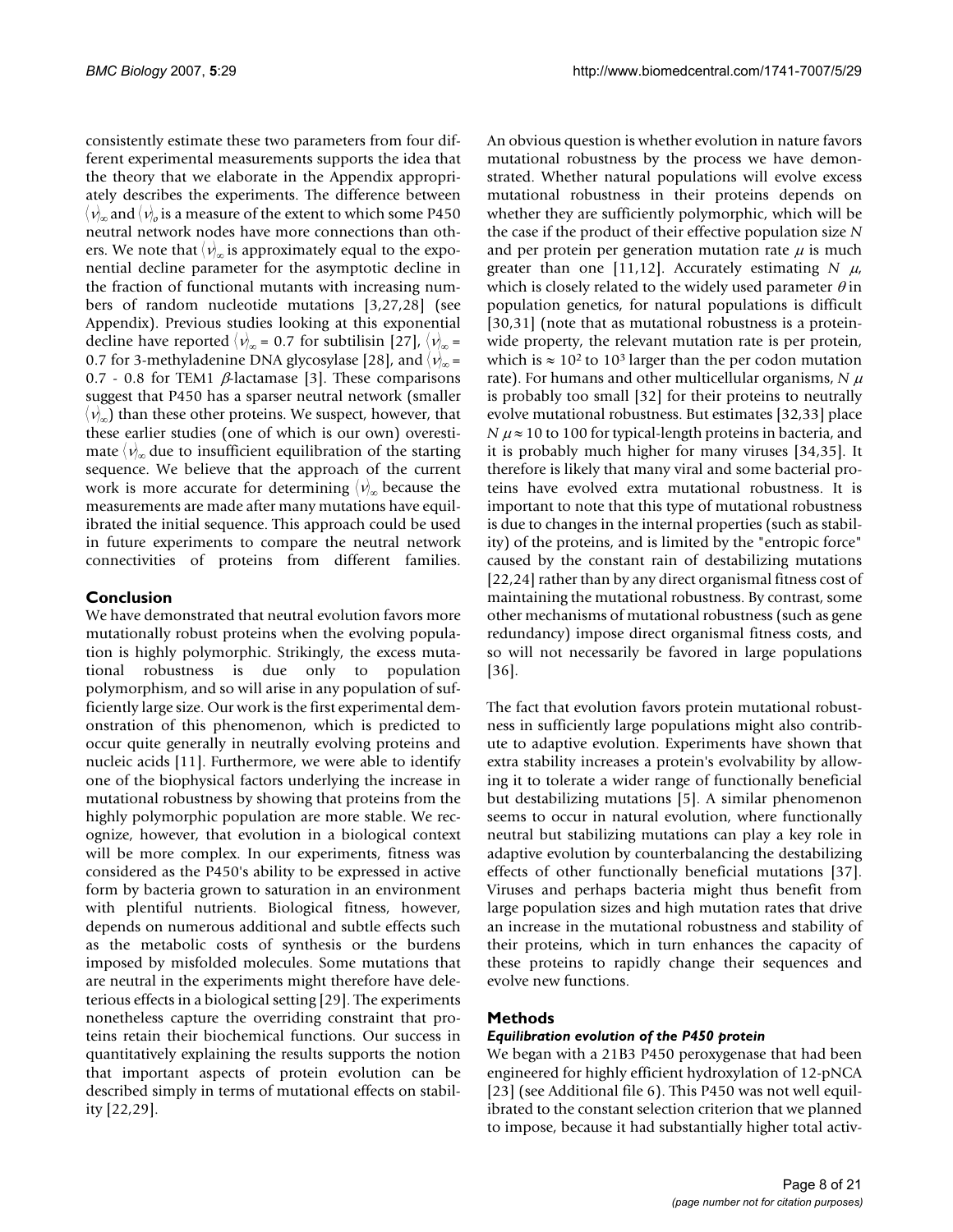ity. We therefore neutrally evolved it for 16 generations in order to create P450s that were better equilibrated to the selection criterion. We evolved two parallel populations, which we named R1 and R2. The procedure was exactly identical to that described below for the polymorphic evolution with the following exceptions:

• Starting sequence: the starting sequence for the equilibration evolution was the 21B3 sequence.

• Population size: each of the two equilibration evolution populations had a size of 174 sequences rather than the 435 used for the polymorphic evolution.

• Selection criterion: the sequences were required to have at least 75% of the total activity of the 21B3 P450.

• Mutation rate: the mutation rate for the equilibration evolution was much higher than for the polymorphic evolution. The error-prone PCR protocol used 200  $\mu$ M manganese chloride (MnCl<sub>2</sub>), rather than the 25  $\mu$ M used for the polymorphic evolution. We estimate that this errorprone PCR protocol introduced  $\approx$  4 nucleotide mutations per P450 gene at each generation during the equilibration evolution.

We performed 16 generations of equilibration evolution, and then randomly selected 23 functional mutants from each of the R1 and R2 populations (see Additional file 7). We picked one of these mutants, R1-11, for use as the parent for the neutral evolution experiments.

## *Detailed protocol for evolution experiments*

We began with the R1-11 P450 BM3 heme domain variant (see Additional file 1) cloned into the pCWori [25] plasmid with a 5' *BamH1* and 3' *EcoR1* site as described in [5]. The cloning primers were *pCWori\_for* (5'-GAAACAG-GATCCATCGATGCTTAGGAGGTCAT-3') and *pCWori\_rev\_clone* (5'-GCTCATGTTTGACAGCTTAT-CATCG-3'). We used error-prone PCR to generate mutants, taking great care to make the error-prone PCR protocol repeatable by using a relatively small number of thermal cycles. This was both to control the mutation rate by ensuring that the reaction did not saturate the reagents, which would cause the number of doublings to become sensitive to the initial template concentration, and to avoid the PCR-based recombination events that can occur during with the last few thermal cycles of PCR reactions [38,39]. The PCR reactions were 100  $\mu$ l in volume, and contained  $\approx$  13 ng of plasmid template (corresponding to  $\approx$  3 ng of template gene), 7 mM MgCl<sub>2</sub>, 1 × Applied Bio-Systems PCR Buffer II without MgCl<sub>2</sub>, 25  $\mu$ M MnCl<sub>2</sub>, 0.5 <sup>µ</sup>M *pCWori\_for* primer, 0.5 µM *pCWori\_rev* primer, 200  $\mu$ M of dATP and dGTP, 500  $\mu$ m of dTTP and dCTP, and 5 units of Applied Biosystems AmpliTaq polymerase. The reactions were run on the BLOCK setting of a MJ Research PCR machine with a program of 95°C for 2 min, then 15 cycles of (95°C for 30 s, 57°C for 30 s, 72°C for 90 s), and then cooling to 4°C. This protocol yielded roughly 1-1.5  $\mu$ g of product gene (as quantified by gel electrophoresis versus a known standard), for a PCR efficiency of  $\approx 0.5$ . Sequencing the unselected populations at the end of the experiment indicated that this protocol introduced an average of  $1.4 \pm 0.2$  nucleotide mutations, with the nucleotide error-spectrum shown in Table 1. Because the number of PCR doublings is large compared the average mutation rate, the distribution of mutations among sequences should be well-described by the Poisson distribution [40,41].

The mutant genes from the error-prone PCR were purified over a ZymoResearch DNA clean and concentrator column, and digested at 37°C with *EcoR1* and *BamH1*. The digested genes were then purified from an agarose gel with ZymoResearch DNA gel extraction columns, and ligated into pCWori plasmid that had been digested with *BamH1* and *EcoR1* and dephosphorylated. The ligations were transformed into electro-competent catalase-free *Escherichia coli* [25] (the catalase is removed because it breaks down the hydrogen peroxide utilized by the P450 peroxygenase), plated on Luria Broth (LB) plates containing 100  $\mu$ g/ml of ampicillin to select for the plasmid's antibiotic resistance marker, and grown at 37°C. Transformation of a control ligation reaction without any digested gene yielded at least 100-fold fewer colonies, indicating that the rate of plasmid self-ligation was less than one percent.

Individual mutant colonies from the plates were picked into 96-well 2 ml deep-well plates containing 400  $\mu$ l of LB supplemented with 100  $\mu$ g/ml ampicillin. Each plate contained four parental control wells with cells carrying the parent R1-11 gene, four null control wells with cells carrying the pCWori plasmid without a P450 gene, and a noninoculated well to check for contamination. For the polymorphic population, we picked five such plates with all 87 other wells containing different mutants for a total population size of  $5 \times 87 = 435$  mutants. For the 22 monomorphic populations (we began with 24 populations but two had to be discarded due to contamination), we picked a single colony for growth and screening. For the unselected populations we picked a single colony for growth without screening. The LB deep-well plates were grown for 16-20 h at 30°C, 210 rpm, and 80% relative humidity in a Kuhner humidified shaker. To express the P450 mutants, we prepared 2 ml deep well plates containing 400  $\mu$ l per well of terrific broth (TB) supplemented with 200  $\mu$ M isopropyl  $\beta$ -D-thiogalactoside (IPTG), 100  $\mu$ g/ml ampicillin, and 500  $\mu$ M of *d*-aminolevulinic acid. We used a pipetting robot inoculated these TB plates with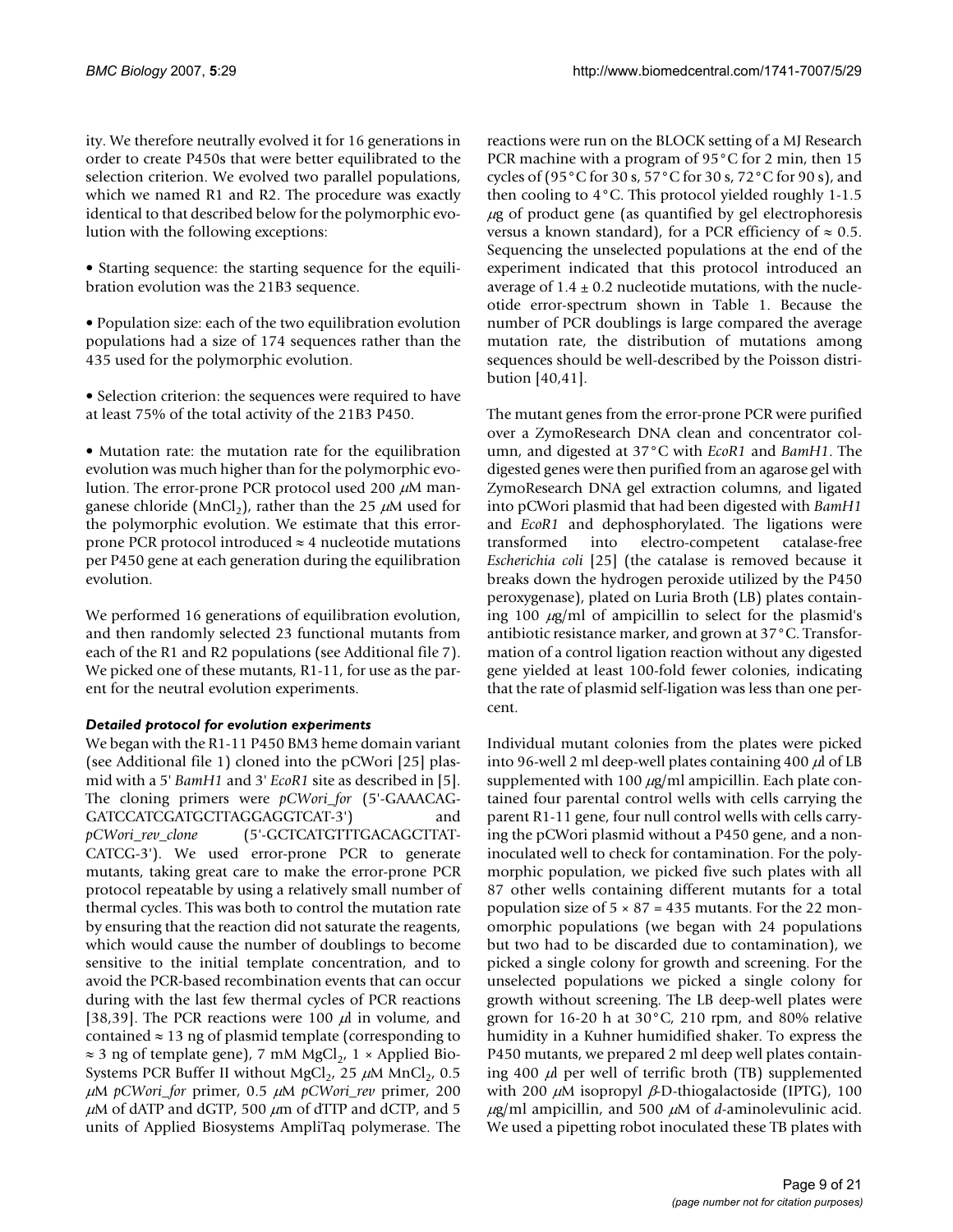100  $\mu$ l from the LB plates. We stored the LB deep-well plates at 4°C, and grew the TB deep-well plates in the humidified shaker at 30°C, 210 rpm, and 80% relative humidity for 22-24 h. After this growth, the cells were harvested by centrifuging the TB deep-well plates at 4000 × g for 5 min and discarding of the liquid. The cell pellets were flash-frozen in liquid nitrogen to aid in cell lysis.

To lyse the cells for the assays, we resuspended the cell pellets in 300  $\mu$ l of 100 mM [4-(2-hydroxyethyl)-1-piperazinepropanesulfonic acid] (EPPS) (pH 8.2) with 0.5 mg/ ml lysozyme and 4 units/ml of deoxyribonuclease by pipetting 40 times with the pipetting robot. We then incubated the plates at 37°C for 30 min, again resuspended with the pipetting robot, and put back at 37°C for an addition 30 min. We then pelleted the cell debris by centrifugation at 6000  $\times$  g for 5 min at 4 $\degree$ C. The pipetting robot was used to dispense 80  $\mu$ l of the clarified lysate into 96-well microtiter plates (Rainin). We prepared a 6 × stock of 1.5 mM 12-pNCA in 36% dimethyl sulfoxide (DMSO) and the EPPS buffer (the 12-pNCA was stored in the DMSO solution and combined with the buffer immediately before use). We used a multichannel pipette to add 20  $\mu$  of this substrate stock to each well of the microtiter plate. We briefly mixed the plates using the "shake" setting of a 96-well plate spectrophotometer, and read an absorbance baseline at 398 nm. We then immediately added 20  $\mu$ l of a freshly prepared solution of 24 mM hydrogen peroxide in the EPPS buffer to initiate the reaction, and mixed again. The final reaction conditions were therefore the EPPS buffer with 6% DMSO, 4 mM hydrogen peroxide, and 250  $\mu$ M 12-pNCA. After 40 min we quantified the amount of enzymatic product by the increase in absorbance at 398 nm. This absorbance increase is due to the 4-nitrophenolate molecule released after the P450 hydroxylates the twelfth carbon of the 12 pNCA molecule [23]. To score the mutants as functional or nonfunctional, we compared their gain in absorbance minus the median null control reading to that of the median parental control reading minus the median null control reading. All mutants that had at least 75% of the parental gain were scored as functional, all other mutants were scored as nonfunctional.

We used the information from these assays to select the parents for the next generation. For the unselected population we did not require the mutants to be functional, so the selected mutant was used to start a 4 ml culture of LB with 100  $\mu$ g/ml ampicillin, and the plasmid DNA was harvested with a mini-prep. This plasmid DNA was used as the template for the next round of error-prone PCR. Therefore, after the first generation the four unselected replicates diverged into four separate error-prone PCR reactions. These unselected replicates were evolved for a

total of 12 generations, and were sequenced at every third generation.

For the polymorphic population, all mutants that were functional contributed an equal amount of plasmid DNA as template for the next generation. In order to do this, we collected 50  $\mu$  of the culture from the LB deep-well plate for each mutant that was scored as functional. All of these LB aliquots were pooled, and then the plasmid DNA was collected with a mini-prep. The pool of plasmid DNA was used as template for the next generation's error-prone PCR reactions. We performed 15 generations of evolution for this polymorphic population. Note that at each generation we are assaying 435 mutants as part of the evolutionary procedure, so this provides information on mutational robustness. At every third generation, we also selected a random sample of functional mutants for sequencing. After 15 generations, we randomly selected 22 mutants for stability measurements and sequencing analysis. The random selections were made from all functional mutants with the Python computer language random number generator.

For the monomorphic populations, at each generation we assayed just a single mutant. If that mutant was nonfunctional, then at that generation the population stayed at its original sequence. In that case, for the next generation we simply picked a new mutant from the previous generation's plate of transformed mutants. If the mutant we screened was functional, then that mutant represented the new population. We therefore grew a 4 ml LB culture with 100  $\mu$ g/ml of ampicillin, and collected the plasmid DNA with a miniprep. That plasmid DNA was then used as the template for the next generation's error-prone PCR reaction. We thus had 22 (originally 24, two were subsequently contaminated) independent monomorphic populations that were being evolved in parallel. Each was evolved for 25 generations, and at the end of these 25 generations we measured the stability of the final sequence of each population. Each time an assayed mutant was functional, we sequenced the new P450 gene. We also measured the average mutational robustness of the monomorphic populations at every fifth generation. To do this, we did a pooled mini-prep of equal volumes of LB cultures of all 22 replicates to obtain a equal mix of plasmid DNA. We then performed error-prone PCR on this mix, and assayed 435 mutants to measure the fraction functional (see Additional file 2).

## *Test for recombination during error-prone PCR*

During the polymorphic population evolution, we performed error-prone PCR on a mix of different plasmids. It is common for PCR on mixed templates to lead to recombination events during the reaction [38,39]. We attempted to reduce this recombination by using a small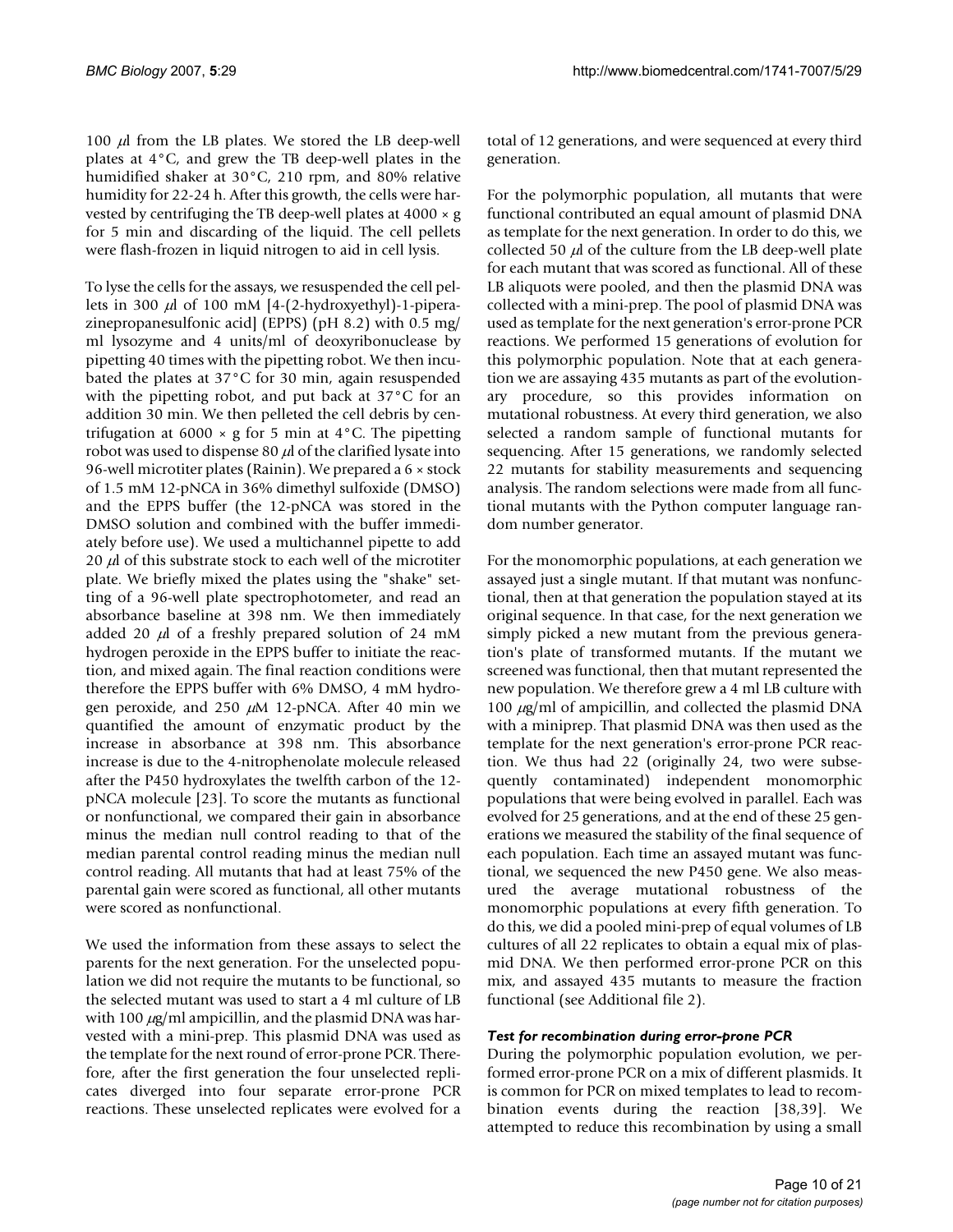number of thermal cycles. However, in order to test for recombination, we analyzed the sequences of the final 22 selected members of the polymorphic population. There are a variety of statistical tests to detect recombination in a set of sequences. A comparison of these tests by Posada [42] found that the Max-Chi2 method developed by John Maynard Smith [43] performs well. A publicly available implementation of this method [44] is at [45]. We used this implementation to analyze the 22 final polymorphic sequences, and the resulting *P*-value was 0.29 after 100 random permutations, indicating that there is not significant recombination.

#### *Measurement of P450 stabilities*

We measured the stabilities to both irreversible thermal and irreversible urea denaturation of the final (generation 25) member of each monomorphic population, as well as of the 22 randomly selected members of the polymorphic population. As discussed in the supplementary information of [5], cytochrome P450 BM3 heme domains (and indeed most P450s) denature irreversibly, forcing us to use resistance to irreversible denaturation to quantify protein stability. The first stability measure is the  $T_{50}$ , defined as the temperature at which half of the protein is denatured after a 10 min incubation. The second stability measure is the  $[{\text{urea}}]_{50}$ , defined as the urea concentration at which half of the protein denatures after a 4 h roomtemperature incubation. Each set of measurements (those of  $T_{50}$  and [urea]<sub>50</sub>) was performed on all of the mutants in the same day, and each mutant was treated identically. Therefore, it is possible to make accurate comparisons of the relative values of the measurements within the data set. However, the absolute values of the  $T_{50}$  and [urea]<sub>50</sub> values might be less accurate. Therefore, care should be taken in comparing the absolute value of these measurements to those of other studies (such as [5]).

Both the  $T_{50}$  and [urea]<sub>50</sub> measurements were performed in clarified cell lysate. The protein was expressed using catalase-free *E. coli* [25] containing the encoding gene on the IPTG inducible pCWori [25] plasmid. We used freshly streaked cells to inoculate 2 ml cultures of LB supplemented with 100  $\mu$ g/ml of ampicillin, and grew these starter cultures overnight with shaking at 37°C. We then used 0.5 ml from these starter cultures to inoculate 1 litre flasks containing 200 ml of TB supplemented with 100  $\mu$ g/ml of ampicillin. The TB cultures were grown at 30 $^{\circ}$ C and 210 rpm until they reached an optical density at 600 nm of ≈ 0.9, at which point IPTG and *d*-aminolevulinic acid were added to a final concentration of 0.5 mM each. The cultures were grown for an additional 19 h, then the cells were harvested by pelletting 50 ml aliquots at 5,500 g and 4°C for 10 min, and stored at -20°C. To obtain clarified lysate, each pellet was resuspended in 8 ml of 100 mM EPPS (pH 8.2) and lysed by sonication, while being

kept on ice. The cell debris was pelleted by centrifugation at 8,000 g and 4°C for 10 min, and the clarified lysate was decanted and kept on ice.

For the  $T_{50}$  measurements, 125  $\mu$ l of clarified lysate from a single mutant was added to all 12 wells in a row of a 96 well hard-shell thin-wall microplate (MJ Research). The plate was heated for 10 minutes using the gradient method of an Eppendorf Mastercycler gradient PCR machine, with the gradient set at either 33°C-45°C or 46°C-58°C (each mutant was exposed to both of these gradients), the machine on the BLOCK setting, and the heated lid set to 75°C with the lid WAIT option. The plate was then cooled to 4°C, removed from the PCR machine, and centrifuged at 5,500 g and 4°C for 5 min to pellet any debris. A pipetting robot was used to dispense 80  $\mu$  of the supernatent into a 96-well microtiter plate (Rainin), and the amount of remaining properly folded P450 was quantified from the carbon monoxide difference spectrum as described below. The  $T_{50}$  values were determined by fitting sigmoidal curves the percent of remaining protein (see Additional file 3). Our ability to accurately compare  $T_{50}$  values within the data set requires that each well in a given column of the gradient PCR machine be at the same temperature. We used a thermocouple to measure the temperature of the wells with the machine lid open, and confirmed that the wells were within a few tenths of a degree of the same temperature. Further evidence for the consistency of our  $T_{50}$  values comes from the fact that two independent measurements of the  $T_{50}$  for our R1-11 parent yielded values that differed by only 0.1°C. However, the absolute values of the measured temperatures are less accurate. Thermocouple measurements indicated that, with the machine lid open, the wells were  $\approx 1^{\circ}$ C cooler than the indicated temperature. We were unable to ascertain the temperatures with the heated lid closed, but based on comparisons water bath measurements, the temperatures with the lid closed slightly exceeded the indicated temperatures.

For the [urea]<sub>50</sub> measurements, 125  $\mu$ l of the clarified lysate from a single mutant was added to all 12 wells in a row of a 96-well microtiter plate. A pipetting robot was then used to add and mix 125  $\mu$ l of a 2× solution of urea in 100 mM EPPS (pH 8.2) so that each subsequent column had a higher concentration of urea, and so that the final urea concentrations were those shown in Additional file 4. The plates were left on the bench at room temperature for 4 h, and the amount of remaining properly folded P450 was quantified from the carbon monoxide difference spectrum as described below. The  $[urea]_{50}$  values were determined by fitting sigmoidal curves to the percent of remaining protein. Evidence for the consistency of the  $[{\rm urea}]_{50}$  measurements comes from the fact that two independent measurements of the  $[{u}$ rea $]_{50}$  for our R1-11 par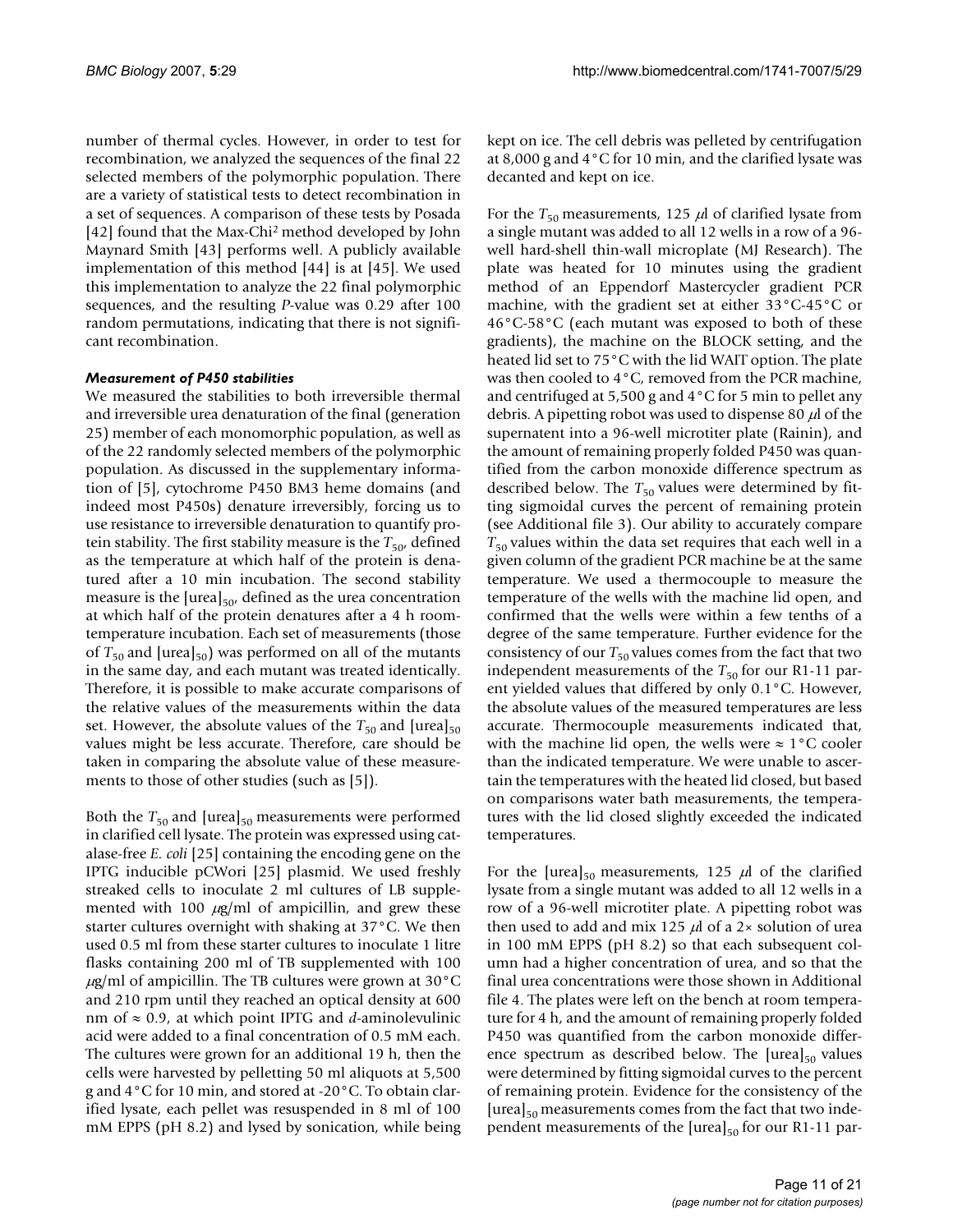ent yielded values that differed by only 0.01 M. In addition, the [urea] $_{50}$  and  $T_{50}$  values are highly correlated (see Additional file 5), indicating that they provide consistent measures of stability.

For both the  $T_{50}$  and [urea]<sub>50</sub> measurements, the folded P450 was quantified from the carbon monoxide difference spectrum [46]. The microtiter plates containing the P450 samples were first used to read blank spectra at 450 and 490 nm using a Tecan Safire 2 plate reader. The plates were then incubated for 10 min in an airtight oven with carbon monoxide. The plates were removed form the oven and 10  $\mu$ l of 0.1 M sodium hydrosulfite in 1.3 M potassium phosphate (pH 8.0) was immediately added to each well. After 5-10 min, spectra were again read at 450 and 490 nm. The amount of P450 is proportional to the increase in the signal at 450 nm after this procedure minus the change in the signal at 490 nm.

#### *Comparison of enzymatic substrate turnovers*

Another possible source of difference between the P450s from the polymorphic and monomorphic populations is their catalytic efficiencies, measured as the total number of 12-pNCA substrate turnovers per enzyme. It was not possible to directly extract accurate values for enzymatic turnovers from the high-throughput screening procedures used in this study, because the neutral evolution selection criterion was set at a point where the assay readings were just beginning to saturate the linear range (i.e., this criterion was at a point where doubling the enzyme concentration led to a less than two-fold increase in the assay reading). However, we have recently completed a study that determined accurate per enzyme turnover values for most of the final neutrally evolved P450s from the polymorphic and monomorphic populations by constructing careful standard curves to ensure that values were taken from the fully linear range. This study analyzed the P450s on the substrate of 12-pNCA as well as a variety of "promiscuous" substrates; the paper is currently submitted and is publicly available as a preprint [26]. This study measured the 12-pNCA turnovers for 18 of the final polymorphic P450 variants, and 16 of the final monomorphic P450 variants. The mean and standard deviations for the P450s from these two populations were  $307 \pm 88$  and  $385$ ± 120 turnovers per enzyme, respectively, with experimental errors of about 10% (see [26] for full data). Based on these measurements, there do not appear to be substantial differences between the populations in the per enzyme turnovers on 12-pNCA.

# **Appendix**

#### *A.1 Mathematical background*

The first purpose of this appendix is to provide mathematical equations that describe the experiments. The second is to show how four measurements from the experiments can be used to calculate two quantities that describe the topology of the underlying protein neutral network. We will derive two equations for both quantitites, each in terms of a different measurement. The fact that the four equations will be seen to yield consistent results provides evidence for the accuracy of the following calculations.

Our calculations are based on a view of neutral protein evolution as a process constrained by a stability threshold, a view that we originally introduced to explain experimental protein mutagenesis results [3]. The calculations closely parallel our earlier work [22], which is in turn based on a general theoretical treatment of evolution on neutral networks by van Nimwegen and coworkers [11]. These calculations will probably be most thoroughly understood by first reading those works. The primary difference between the current calculations and [22] is that previously we assumed that the per generation per protein mutation rate  $\mu$  was << 1, so that at each generation a protein was either unmutated (with probability  $1 - \mu$ ) or experienced a single mutation (with probability  $\mu$ ). In contrast, here we allow the mutation rate to be arbitrarily large, so that a protein can experience multiple mutations in a single generation (in this sense the calculations resemble the generalization by Wilke [18] of [11]). Specifically, let  $f_m$  be the probability that a protein experiences *m* mutations in a single generation. Here we derive results for arbitrary  $f_{m'}$  and then approximations relevant to the form of  $f_m$  in the experiments. In the limiting case of small mutation rate (where  $f_0 = 1 - \mu$ ,  $f_1 = \mu$ , and  $f_m = 0$  for  $m >$ 1), the calculations here reduce to those in [22]. Proteins evolving in nature typically experience very low mutation rates, so [22] probably offers the best description of natural protein evolution. The calculations presented here are designed to specifically treat the evolutionary dynamics of the experiments.

A protein's thermodynamic stability is described by its free energy of folding,  $\Delta G_f$  with more negative values indicating more stable proteins. As described in several previous papers [3,5,22], we assume that selection requires a protein to fold with some minimal stability ∆**G**  $_{\text{f}}^{\text{min}}$  , so that a protein adequately folds if and only if ∆G  $_f$  ≤ ∆G $_f^{\min}$ . The amount of extra stability a protein possesses relative to the stability threshold is given by  $\Delta$ **G**  $_{\text{f}}$ <sup>extra</sup> =  $\Delta$ **G**  $_{\text{f}}$  −  $\Delta$ **G**  $_{\text{f}}$ <sup>min</sup>; note that all folded proteins will have  $\Delta G_f^{\text{extra}} \leq 0$  . We further assume that as long as ∆G $_{f}^{extra}$  ≤ 0, selection is indifferent to the exact amount of extra stability that a protein possesses (see [22] for a dis-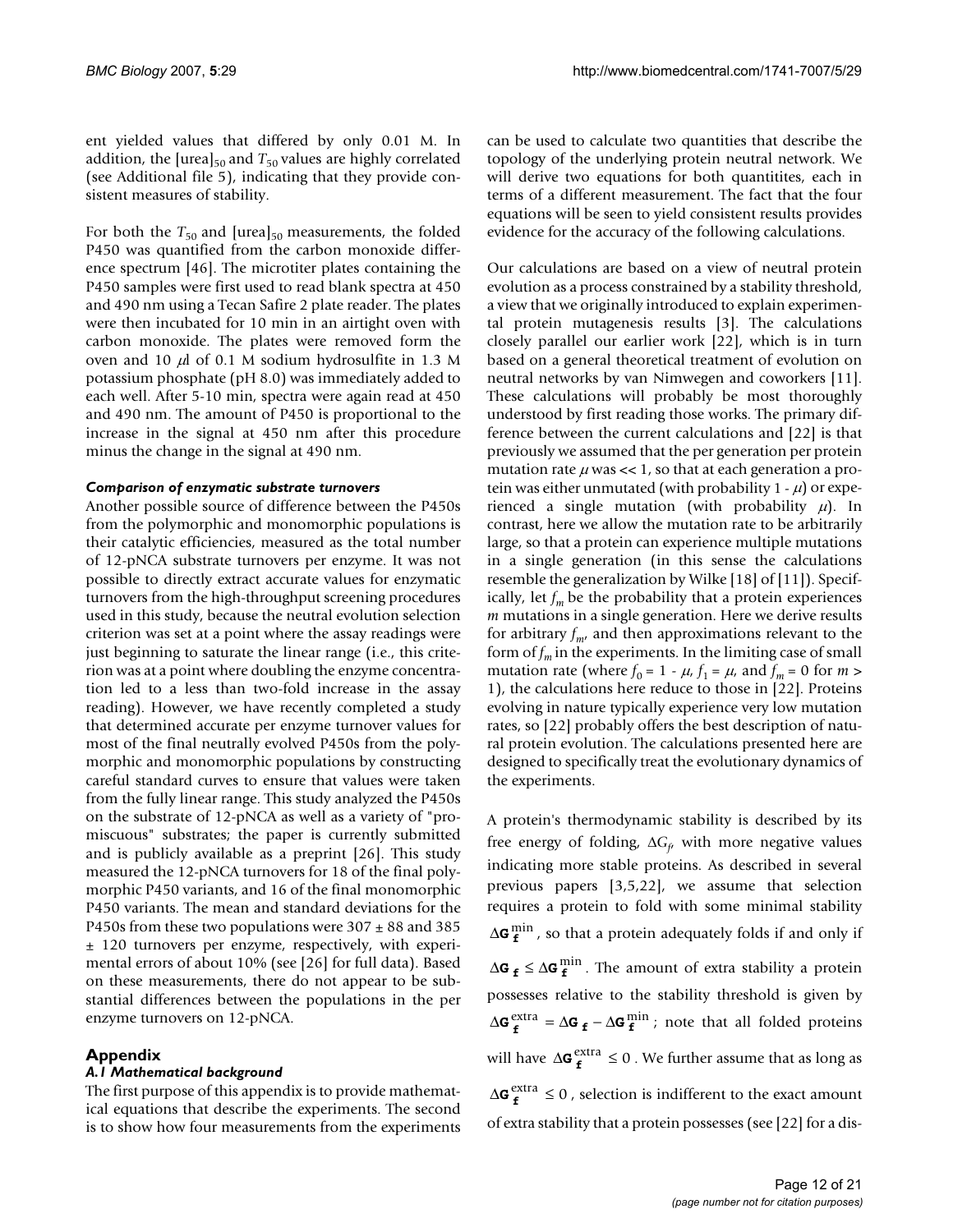cussion of the limitations of this assumption). We conceptually divide the continuous variable of protein stability into small discrete bins of width *b*. Specifically, a protein is in bin *i* if it has  $\Delta$ **G**  $_{f}^{extra}$  between (1 - *i*) *b* and -*, where*  $*i* = 1, 2, ...$  *Mutating a protein changes its stabil*ity by an amount ∆∆*G* (defined as the stability of the mutant protein minus the stability of the initial protein), and so can move it to a new stability bin. In [22], we defined a matrix **W** with elements  $W_{ii}$  giving the transition probabilities that a single mutation changes a protein's stability from bin *j* to bin *i*. We noted that **W** could be computed from the distribution of ∆∆*G* values for all single mutations, and argued that **W** remains fairly constant during neutral evolution as the distribution of ∆∆*G* values remains relatively unchanged. However, we emphasize that (as discussed in detail in [22]) the constancy of the ∆∆*G* distribution remains an assumption, albeit one that has now been shown to be quite accurate for lattice proteins [3,22,47] and provide a consistent theoretical explanation for a growing body of experimental results (the current work, and [3]).

Since we are allowing for larger mutation rates, and we must consider the possibility that a protein's stability might change due to multiple mutations at a single generation. Therefore, we make a more general definition of *Wij,m* as the probability that *m* random mutations to a protein in stability bin *j* change its stability to bin *i*, and let  $W_m$  be the matrix with elements  $W_{ij,m}$ . Note that  $W_m$  only describes mutations that cause transitions from one folded protein to another, as the stability bins  $i = 1, 2, ...$ all correspond to folded proteins. As before [22], we assume that  $W_m$  is roughly constant during evolution, meaning that the distribution of ∆∆*G* values for multiple mutations is roughly constant during neutral evolution. Note that if  $m = 1$ , then  $W_m$  is just the matrix **W** that can be computed from the distribution of single-mutant ∆∆*G* values [22]. We will now use the matrices  $W_m$  to calculate the following characteristics of a population that has evolved to equilibrium: the distribution of stabilities, the average number of mutations  $\langle m \rangle_T$  accumulated after *T* generations, and the average fraction  $\langle \mathcal{F} \rangle$  of stably folded proteins in the population. We then introduce a few approximations (that should be quite accurate for the experimental work in this paper) that greatly simplify these calculations. Finally, we relate the calculations to properties of the underlying protein neutral network.

As described generally by van Nimwegen and coworkers [11], the evolutionary dynamics depend on whether the evolving population tends to be monomorphic or highly polymorphic. When the per sequence per generation mutation rate  $\mu$  is << 1, whether the population is mostly monomorphic or highly polymorphic is determined by the product of the population size *N* and  $\mu$ : when *N*  $\mu$  <<1 the population is mostly monomorphic, and when  $N \mu \gg$ 1 the population is highly polymorphic. However, with multiple mutations per generation,  $N \mu$  is no longer an appropriate parameter to distinguish between mono- and polymorphism, because if the population size is sufficiently small the population can still be monomorphic even if there are multiple mutations per generation. Specifically, in one set of experiments we constrained the population to be monomorphic (by maintaining a population size of one), but still allowed the single protein in this population to experience more than one mutation at a generation. So we instead denote the populations as either monomorphic or polymorphic. We indicate quantities calculated for the monomorphic population by the subscript *M* (i.e.  $\langle \mathcal{F} \rangle_{\!\!M}$ ) and those calculated for the polymorphic population by the subscript *P* (i.e.  $\langle \mathcal{F} \rangle_p$ ).

## *A.2 Monomorphic limit*

In the limit of a completely monomorphic population, all of the proteins are in a single stability bin. Let  $p_i(t)$  be the probability that the population is in stability bin *i* at time  $t$ , and let **p** (*t*) be the column vector with elements  $p_i(t)$ . At each generation there is a probability  $f_0$  that there is no mutation that becomes fixed in the population, a proba-

bility of 
$$
\sum_{m=1}^{\infty} f_m \sum_{j} W_{ijm} p_j
$$
 that the population experi-

ences a mutational event (that could be a single mutation or several simultaneous mutations) that moves it into bin

*i*, and a probability 
$$
\sum_{m=1}^{\infty} f_m p_i \sum_{j} W_{j,m}
$$
 that the popula-

tion is in bin *i* and experiences one or more mutations that move it to another bin of stably folded proteins. Define  $v_{\text{im}} = \sum \mathbf{W}_{\text{im}}$  to be the fraction of *m*-mutants of  $\mathbf{y}_{\mathbf{m}} = \sum_{\mathbf{j}} \mathbf{W}_{\mathbf{j} \mathbf{k}}$ 

a protein in bin  $i$  that still fold, and let  $V_m$  be the matrix with diagonal elements given by  $V_{ii, m} = V_{i, m}$  and all other elements zero. The time evolution of **p** is: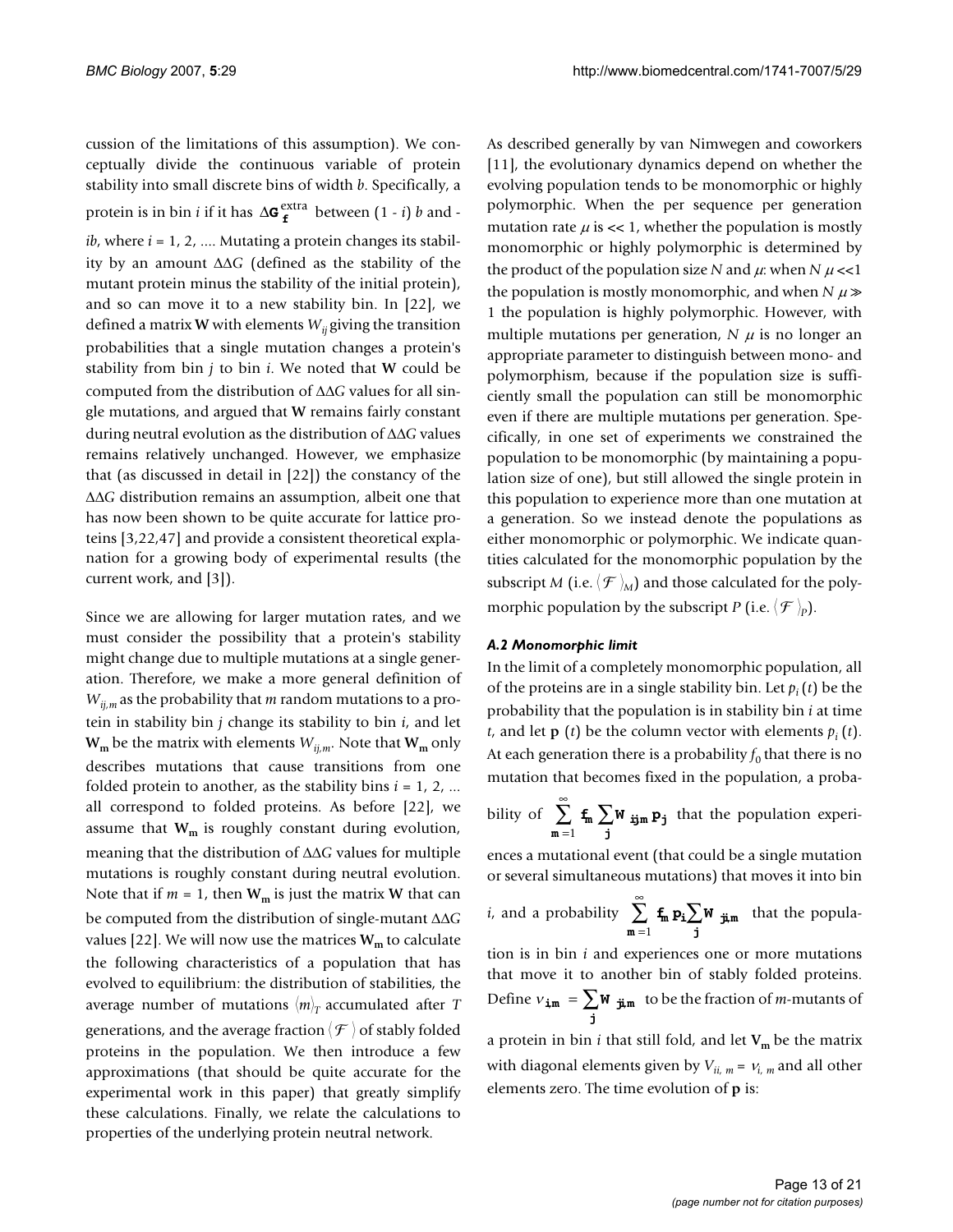$$
p(\mathbf{t}+1) = \left[I + \sum_{m=1}^{\infty} \mathbf{f}_m (W_m - V_m)\right] p(\mathbf{t})
$$

where I is the identity matrix. Note that mutations that destabilize a protein beyond the stability threshold are immediately lost to natural selection, and so leave the population in its original stability bin. This describes the experiments for the monomorphic populations, where we retain the parental sequence if the single mutant we generate is nonfunctional. Equation 1 here corresponds to Equation (1) of [22], and the blind ant random walk described by van Nimwegen and coworkers [11].

Equation 1 describes a Markov process with a non-negative, irreducible, and acyclic transition matrix, and so **p** approaches a unique stationary distribution (equilibrium value) of  $p_M$  given by the eigenvector equation:

$$
p_M=\!\Bigg[\,I+\sum_{m=1}^\infty\,{\textbf{f}}_m\,\big(W_m-V_m\big)\Bigg]\!p_M.
$$

Once **p** has reached equilibrium, the average fraction of proteins that still stably fold at each generation is:

$$
\langle \mathcal{F} \rangle_{M} = e \left( \mathbf{f}_{0} \mathbf{I} + \sum_{m=1}^{\infty} \mathbf{f}_{m} W_{m} \right) p_{M}
$$

where  $e = (1, ..., 1)$  is the unit row vector.

To calculate  $\langle m \rangle_{T, M}$ , the average number of mutations accumulated after *T* generations once the population has equilibrated, we note that at each generation there is a probability of  $\mathbf{f}_m \, \mathbf{p_j} \sum \mathbf{W} \, \mathbf{y}_m$  that a randomly chosen pro- $\sum_{\mathbf{i}}$ W ij

tein is in bin *j*, experiences *m* mutations, and still stably folds. The average number of mutations accumulated in a single generation is simply the average of *m* weighted over this probability. So summing over all values of *m* and *j*, we see that:

$$
\left\langle \boldsymbol{m}\right\rangle_{\boldsymbol{T},\boldsymbol{M}}\ =\boldsymbol{\mathrm{Te}}\sum_{\boldsymbol{m}\,=\,0}^{\infty}\boldsymbol{m}\,\,\boldsymbol{\mathrm{f}}_{\boldsymbol{m}}\,\boldsymbol{W}_{\boldsymbol{m}}\,\boldsymbol{p}_{\boldsymbol{M}}.
$$

This equation corresponds to Equation 6 of [22], which was derived using an embedded Markov process formalism. Here we have foregone this formalism for the more intuitive argument presented above, as we do not attempt to calculate higher moments of the number of mutations.

#### *A.3 Polymorphic limit*

In the limit when the population is highly polymorphic, at each generation there are sequences in many different stability bins. In this case, we describe the distribution of stabilities by the column vector **x**  $(t)$ , with element  $x_i(t)$ giving the fraction of proteins in stability bin *i* at time *t*. At generation *t*, the fraction of mutants that continue to fold is:

$$
\langle \mathcal{F} \rangle_{\mathbf{t}} = e \left( \mathbf{f}_0 \mathbf{I} + \sum_{m=1}^{\infty} \mathbf{f}_m W_m \right) x(\mathbf{t}).
$$

Therefore, in order to maintain a constant population size, each remaining protein must produce an average of  $\alpha_t = \langle \mathcal{F} \rangle_t^{-1}$  offspring. The population therefore evolves according to:

$$
\mathbf{x}(\mathbf{t}+1) = \alpha_{\mathbf{t}} \left( \mathbf{f}_0 \mathbf{I} + \sum_{m=1}^{\infty} \mathbf{f}_m \mathbf{W}_m \right) \mathbf{x}(\mathbf{t}).
$$

After the population evolves for a sufficiently long period of time, **x** will approach an equilibrium value of **x**<sub>P</sub>. At this equilibrium, the average fraction of mutants that fold at each generation is:

$$
\langle \mathcal{F} \rangle_{\textbf{P}} = e \Bigg( \textbf{ f}_0 I + \sum_{\textbf{m}=1}^{\infty} \textbf{ f}_{\textbf{m}} \, W_{\textbf{m}} \, \Bigg) \! x_{\textbf{P}} \, ,
$$

and the equilibrium reproduction rate is  $\alpha = \langle \mathcal{F} \rangle_{P}$ <sup>-1</sup>. Therefore:

$$
\mathbf{x}_{\mathbf{P}} = \alpha \left( \mathbf{f}_0 \mathbf{I} + \sum_{m=1}^{\infty} \mathbf{f}_m W_m \right) \mathbf{x}_{\mathbf{P}}.
$$

Equations 7 and 8 can be combined to show that  $\mathbf{x}_p$  and  $\langle \mathcal{F} \rangle_p$  can be calculated from the eigenvector equation:

$$
(\langle \mathcal{F} \rangle_{\mathbf{P}} - \mathbf{f}_0) x_{P} = \sum_{m=1}^{\infty} \mathbf{f}_m W_m x_{P},
$$

with ( $\langle \mathcal{F} \rangle_{p}$  -  $f_{0}$ ) the principal eigenvalue of the nonnegative and irreducible matrix  $\sum_{m}$   $\mathbf{f}_{m}$   $W_{m}$  . Equation 9 corresponds to Equation 14 of [22], Equation 6 of the work by van Nimwegen and coworkers [11], and Equation 13 of the work by Wilke [18]. m **Wm** = ∞ ∑ 1

We now calculate  $\langle m \rangle_{T,~P}$ , the average number of mutations accumulated in *T* generations after the population has equilibrated. At equilibrium, there is a probability of  $f_m x_j \sum W_{ijm}$  that a protein is in bin *j*, experiences *m* i

mutations, and still stably folds. Subsequently, all of these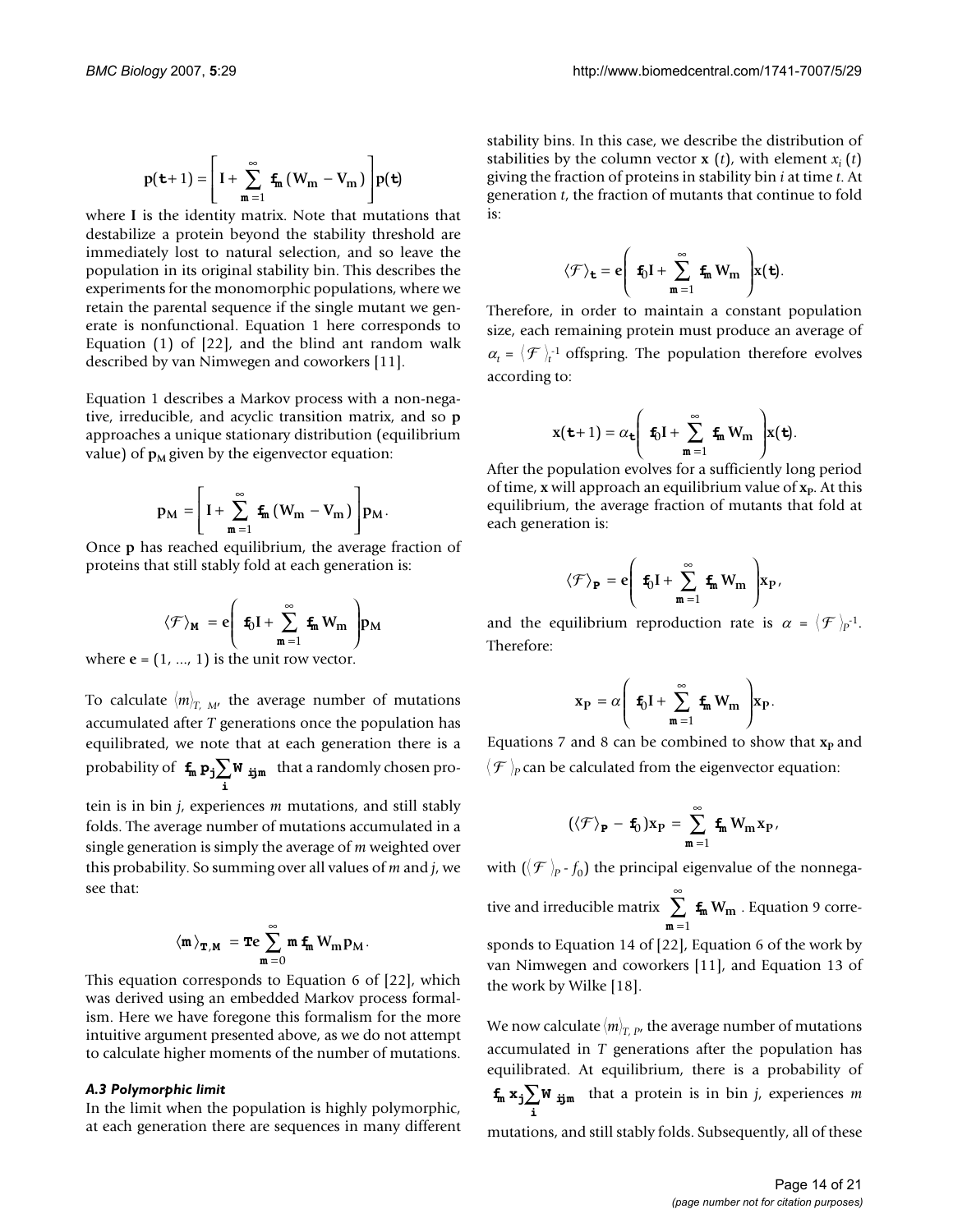folded proteins produce an average of  $\alpha$  offspring. The average number of mutations accumulated in a single generation is simply the average of *m* weighted over this probability, and then multiplied by the average reproduction rate. So summing over all values of *m* and *j*, we obtain:

$$
\left\langle \textbf{m} \right\rangle_{\textbf{T},\textbf{P}} \, = \alpha \textbf{Te} \sum_{\textbf{m}=0}^{\infty} \textbf{m} \, \textbf{f}_\textbf{m} \, W_\textbf{m} x_\textbf{P} \, = \frac{\textbf{T}}{\left\langle \mathcal{F} \right\rangle_{\textbf{P}}} \, \textbf{e} \sum_{\textbf{m}=0}^{\infty} \textbf{m} \, \textbf{f}_\textbf{m} \, W_\textbf{m} x_\textbf{P}.
$$

This equation is the counterpart of Equation 18 of [22], where we have again foregone the embedded Markov process formalism for a more intuitive derivation.

#### *A.4 Approximations for polymorphic limit*

We can dramatically simplify the results from the previous sections with several reasonable approximations. The first approximation is that the ∆∆*G* values for random mutations are roughly additive, and is supported by a number of experimental studies of the thermodynamic effects of mutations [48-50]. We have previously shown that this approximation can be used to accurately describe experimental protein mutagenesis data with a simple stability threshold model [3]. Under this approximation, the distribution of net ∆∆*G* values for multiple mutations can be computed from the distribution of ∆∆*G* values for single mutations by performing convolutions of the singlemutation ∆∆*G* distribution [3], meaning that **Wm** for arbitrary *m* can be computed solely from the distribution of ∆∆*G* values for single mutations. However, to simplify the equations from previous sections, we need to express  $W_m$ for arbitrary *m* only in terms of **W** (recall that  $W = W_1$ ). As **W** only contains information about stability transitions from folded proteins to other folded proteins, if we make the second approximation that a protein that is destabilized beyond the minimal stability threshold by one mutation is not re-stabilized to a folded protein by a subsequent mutation, then  $W_m = W^m$ . This approximation that unfolded proteins are not re-stabilized should be quite accurate as stabilizing mutations tend to be relatively rare and small in magnitude [51-54] (this is the underlying idea behind the Markov chain approximation that was shown to be highly accurate for lattice proteins [47]). To summarize, if ∆∆*G* values are roughly additive and stabilizing mutations are rare, we have the approximation:

 $W_m \approx W^m$ .

Simplifying the equations of the previous sections also requires assigning a specific functional form to  $f_{m}$ , the probability that a sequence undergoes *m* mutations. Here we assume that mutations are Poisson distributed among sequences, so that:

$$
\textbf{f}_m~= \frac{\textbf{e}^{-\mu}\mu^m}{m\,!}
$$

where  $\mu = \sum \mathbf{m} \mathbf{f}_{\mathbf{m}}$  is the average number of mutations =  $\sum^{\infty}$  m  $\mathbf{f}_m$  $m = 0$ 

per protein per generation. When the mutations are introduced by error-prone PCR, the Poisson distribution is an excellent approximation to the true theoretical distribution of mutations created by error-prone PCR [40,41] provided that  $\mu$  is much less than the number of PCR doublings, as is the case in all of the experiments in the current work.

We now use the approximations of Equations 11 and 12 to simplify the results given above for the highly polymorphic limit. We begin by using these approximations to rewrite Equation 9 as:

$$
\left(\langle\mathcal{F}\rangle_{\bm{P}}-\bm{e}^{-\mu}\right)x_P=\bm{e}^{-\mu}\sum_{m=1}^\infty\frac{\mu^m}{m\,!}\,W^m\,x_P.
$$

This equation makes clear that  $x_p$  is the principal eigenvec-

tor of the matrix  $\sum_{n=1}^{\infty} \frac{\mu^m}{m!} W^m$ , therefore  $x_p$  must also be the principal eigenvector of **W**. Now in our earlier work [22], we defined the principal eigenvector of **W** as **x**∞, called the corresponding eigenvalue  $\langle \nu \rangle_{\!\infty}$ , and showed that this eigenvalue is shown the average fraction of single mutations that are neutral in a population that is evolving with *N*  $\mu \gg 1$  and  $\mu \ll 1$ . Therefore, with the approximation of Equation 11,  $x_p$  and  $x_\infty$  are equal, and are both defined by the same eigenvector equation:  $\sum_{m=1}^{N} \frac{w}{m!} W$ = ∞ ∑ 1

$$
\langle \mathbf{v} \rangle_{\infty} \mathbf{x}_{\mathbf{p}} = \mathbf{W} \mathbf{x}_{\mathbf{p}} = \mathbf{W} \mathbf{x}_{\infty} = \langle \mathbf{v} \rangle_{\infty} \mathbf{x}_{\infty}.
$$

Combining Equations 13 and 14, we have:

$$
\langle \mathcal{F} \rangle_{\mathbf{P}} \mathbf{x}_{\mathbf{P}} = \mathbf{e}^{-\mu} \sum_{m=0}^{\infty} \frac{(\mu \langle v \rangle_{\infty})^m}{m!} \mathbf{x}_{\mathbf{P}}
$$

$$
= \mathbf{e}^{-\mu (1 - \langle v \rangle_{\infty})} \mathbf{x}_{\mathbf{P}}
$$

Equation 15 can be solved to yield:

$$
\langle v \rangle_\infty = 1 + \frac{\ln \langle \mathcal{F} \rangle_{\mathbf{P}}}{\mu}.
$$

Similarly, we can simplify Equation 10 to: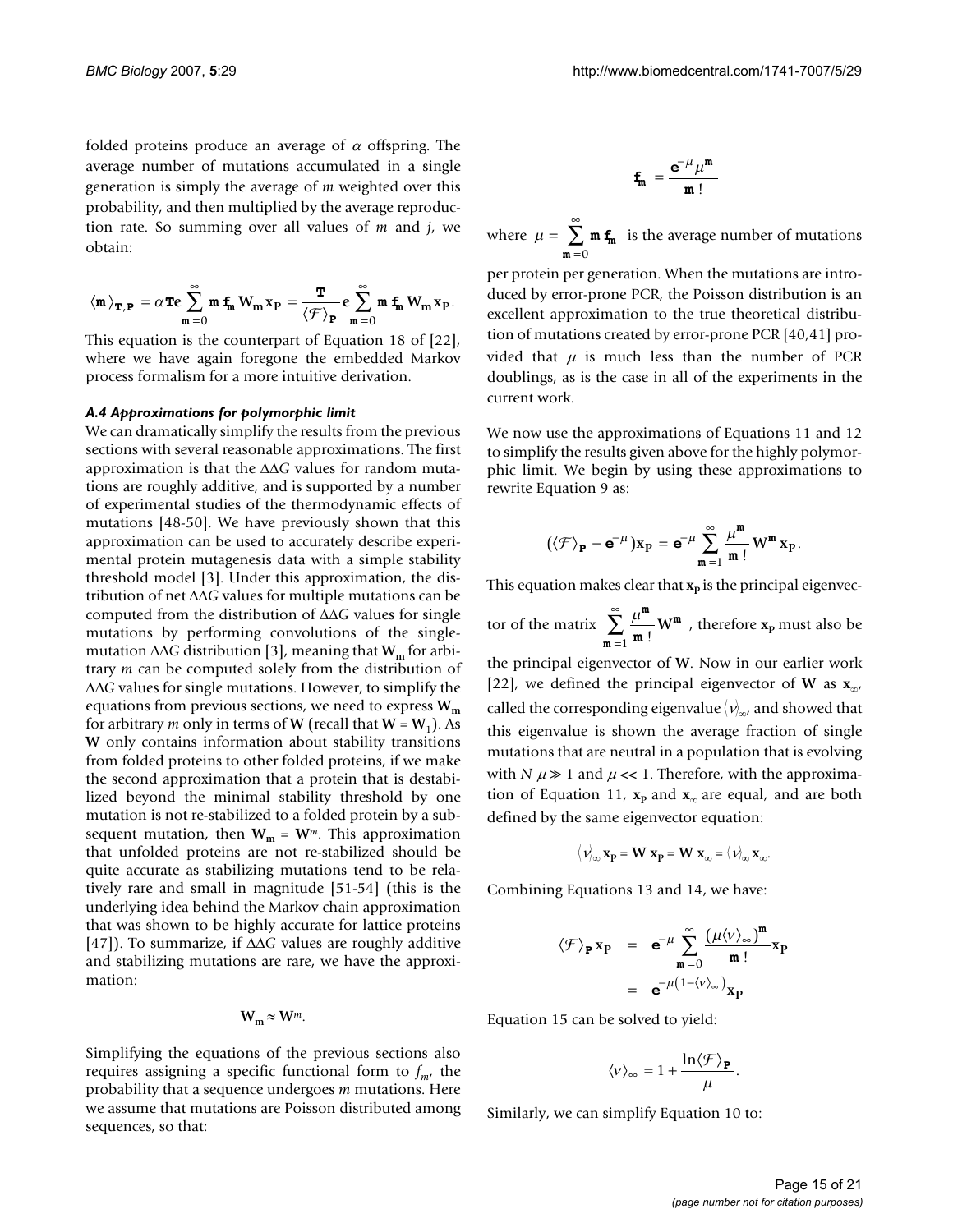$$
\langle \mathbf{m} \rangle_{\mathbf{T}, \mathbf{P}} = \frac{\mathbf{T}}{\langle \mathcal{F} \rangle_{\mathbf{P}}} \mathbf{e} \sum_{m=1}^{\infty} \mathbf{m} \mathbf{f}_{m} W_{m} \mathbf{x}_{p}
$$
  
\n
$$
= \mathbf{T} \mathbf{e}^{\mu (1 - \langle v \rangle_{\infty})} \sum_{m=1}^{\infty} \mathbf{m} \mathbf{e}^{-\mu} \frac{\mu^{m}}{m!} \mathbf{e} W^{m} \mathbf{x}_{p}
$$
  
\n
$$
= \mathbf{T} \mathbf{e}^{-\mu \langle v \rangle_{\infty}} \sum_{m=1}^{\infty} \mathbf{m} \frac{(\mu \langle v \rangle_{\infty})^{m}}{m!}
$$
  
\n
$$
= \mathbf{T} \mu \langle v \rangle_{\infty} \mathbf{e}^{-\mu \langle v \rangle_{\infty}} \sum_{m=0}^{\infty} \frac{(\mu \langle v \rangle_{\infty})^{m}}{m!}
$$
  
\n
$$
= \mathbf{T} \mu \langle v \rangle_{\infty}.
$$

Solving this equation for  $\langle \nu \rangle_{\infty}$  yields:

$$
\langle \nu \rangle_{\infty} = \frac{\langle \mathbf{m} \rangle_{\mathbf{T},\mathbf{P}}}{\mathbf{T} \mu}.
$$

#### *A.5 Approximations for monomorphic limit*

We now simplify the equations for the monomorphic limit. This requires several further approximations. We begin by approximating that the stability probability distribution  $p_M$  given by Equation 2 by the distribution  $p_0$ defined in [22] as satisfying

$$
0 = (W - V)p_o.
$$

The basic rationale behind approximating  $p_M$  with  $p_o$  is that Equation 2 can be viewed as a perturbation to Equation 19 [55]. Essentially,  $p_0$  is an eigenvector of the matrix  $W - V$  while  $p_M$  is the corresponding eigenvector of the

matrix  $W - V + \sum_{m=1}^{\infty} (W^m - V_m)$ . The latter matrix − =  $\sum_{m=2}^{\infty} \frac{\mu^m}{m}$ m m 1  $\frac{1}{2} \frac{\mu}{m!} (W^m - V_m)$ 

can be viewed as a perturbation to the first, as the sum

 $\mu^{\mathbf{m}-1}$  (W<sup>m</sup> – V<sub>m</sub>) is small. This smallness is due to m m m − =  $\sum_{m=1}^{\infty} \frac{\mu^{m-1}}{(W^m \frac{V}{2}$  **m** !  $(W^{m} - V_{m})$ 

the fact that  $W^m$  tends to zero with large  $m$ , causing  $V_m$  to tend towards the identity matrix. In addition, the  $\mu^m/m!$ terms tend to zero with large *m*. Therefore, the terms in the summation are all simply either a perturbation to **W** - **V** or involve subtracting terms that are fractions of the identity matrix. The perturbations lead to bounded changes in the eigenvectors [55], while the identity matrix terms do not change the eigenvectors. Below we give a more rigorous justification of the assumption that  $p_M$  is approximately equal to  $p_{o}$ .

We need one additional approximation to make further progress. Both Equations 3 and 4 contain terms of the

form  $W_m p_{o'}$  and even if we use Equation 11 to rewrite these terms as  $W^m p_{\alpha}$ , there are no further clear simplifications. However, any probability vector that is multiplied repeatedly by **W** and normalized will eventually converge to  $\mathbf{x}_\infty = \mathbf{x}_p$  (as this is the principal eigenvector of **W**). We make the approximation that this convergence is sufficiently rapid to be essentially complete after a single multiplication. This approximation is supported by both protein mutagenesis studies [3[,27,](#page-20-0)28] that indicate that proteins rapidly converge to an exponential decline in the fraction folded (indicating the stability distribution has equilibrated, as discussed below, and by lattice protein studies showing the same [3,47]. Therefore, we make the approximation that  $eW^m$   $p_o = \langle v \rangle_o$   $eW^{m-1}$   $x_\infty = \langle v \rangle_o \langle v \rangle_\infty^{m-1}$ where  $\langle v\rangle_o$  =  $\mathsf{eWp}_o$  has the same definition as in [22], where it was defined as the average fraction of functional single mutants of a population evolving with  $\mu$  << 1 and *N*  $\mu$  << 1.

We use these approximations to simplify Equation 3 to:

$$
\langle \mathcal{F} \rangle_{\mathbf{M}} = \mathbf{e} \Bigg( \mathbf{f}_0 \mathbf{I} + \sum_{m=1}^{\infty} \mathbf{f}_m \mathbf{W}_m \Bigg) \mathbf{p}_M
$$
  
\n
$$
= \mathbf{e}^{-\mu} \Bigg[ 1 + \sum_{m=1}^{\infty} \frac{\mu^m}{m!} \mathbf{e} \mathbf{W}^m \mathbf{p}_0 \Bigg]
$$
  
\n
$$
= \mathbf{e}^{-\mu} \Bigg[ 1 + \mu \langle \mathbf{v} \rangle_{\mathbf{0}} \sum_{m=1}^{\infty} \frac{(\mu \langle \mathbf{v} \rangle_{\infty})^{m-1}}{m!} \Bigg]
$$
  
\n
$$
= \mathbf{e}^{-\mu} \Bigg[ 1 + \frac{\langle \mathbf{v} \rangle_{\mathbf{0}}}{\langle \mathbf{v} \rangle_{\infty}} \Bigg( -1 + \sum_{m=0}^{\infty} \frac{(\mu \langle \mathbf{v} \rangle_{\infty})^m}{m!} \Bigg) \Bigg]
$$
  
\n
$$
= \mathbf{e}^{-\mu} \Bigg[ 1 + \frac{\langle \mathbf{v} \rangle_{\mathbf{0}}}{\langle \mathbf{v} \rangle_{\infty}} \Bigg( \mathbf{e}^{\mu \langle \mathbf{v} \rangle_{\infty}} - 1 \Bigg) \Bigg].
$$

Solving this equation for  $\langle v \rangle_{o}$ , we find:

$$
\langle v \rangle_{\mathbf{o}} = \frac{\langle v \rangle_{\infty} (\langle \mathcal{F} \rangle_{\mathbf{M}} e^{\mu} - 1)}{e^{\mu \langle v \rangle_{\infty}} - 1}.
$$

We now use the approximations to simplify Equation 4 to: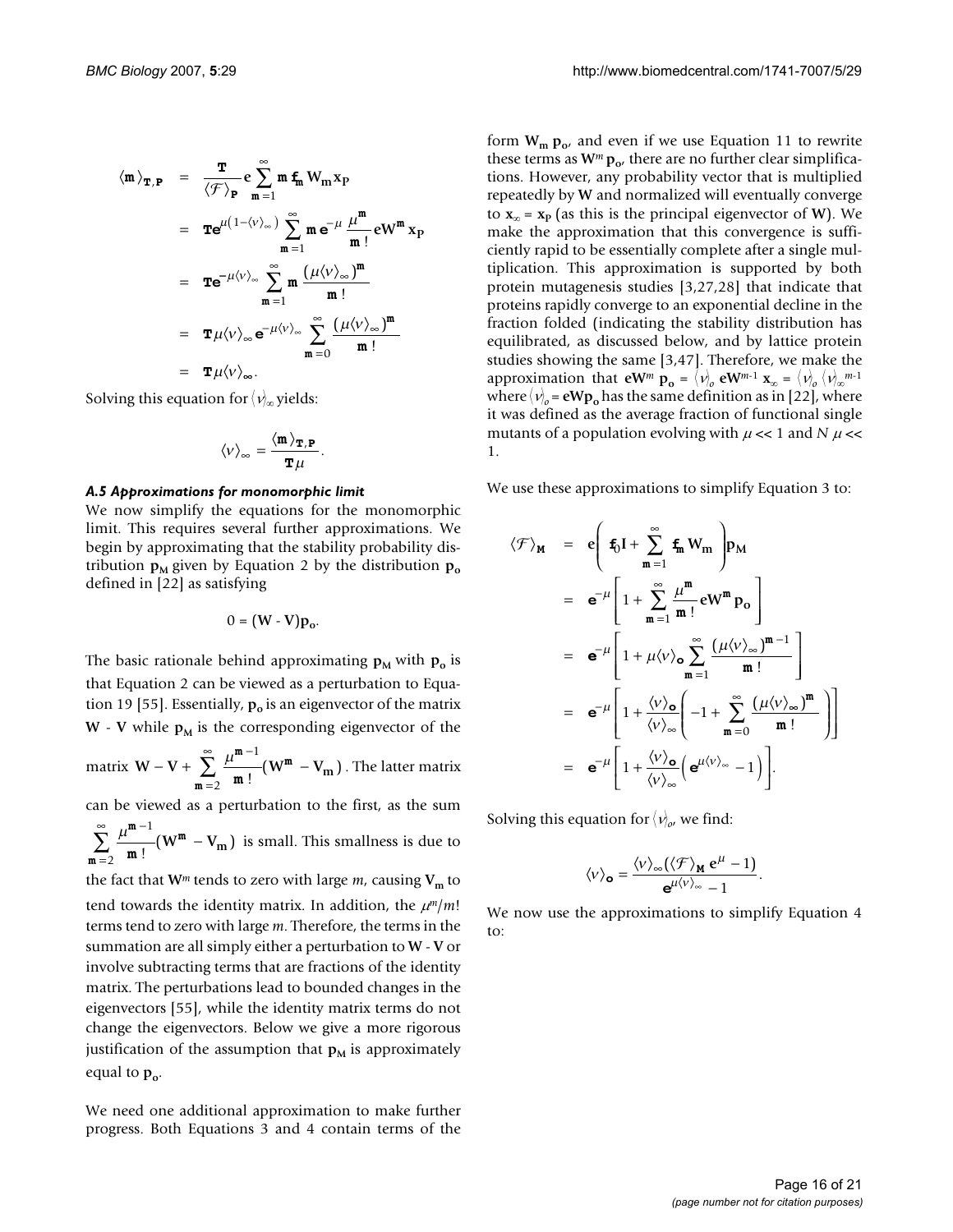$$
\langle m \rangle_{T,M} = T \mathbf{e} \sum_{m=0}^{\infty} m f_m \mathbf{W_m} \mathbf{p_M}
$$
  
\n
$$
= T e^{-\mu} \sum_{m=1}^{\infty} m \frac{\mu^m}{m!} \mathbf{e} \mathbf{W}^m \mathbf{p_o}
$$
  
\n
$$
= T e^{-\mu} \langle v \rangle_o \sum_{m=1}^{\infty} m \frac{\mu^m}{m!} \langle v \rangle_{\infty}^{m-1}
$$
  
\n
$$
= \mu T e^{-\mu} \langle v \rangle_o \sum_{m=0}^{\infty} \frac{(\mu \langle v \rangle_{\infty})^m}{m!}
$$
  
\n
$$
= \mu T \langle v \rangle_o e^{\mu (\langle v \rangle_{\infty} - 1)}.
$$

Solving this equation for  $\langle \nu \rangle_o$  yields:

$$
\langle v \rangle_{\mathbf{o}} = \frac{\langle \mathbf{m} \rangle_{\mathbf{T}, \mathbf{M}} e^{\mu (1 - \langle v \rangle_{\infty})}}{\mu \mathbf{T}}.
$$

To recap, we now have equations to calculate  $\langle \nu \rangle_{\infty}$  and  $\langle \nu \rangle_{\sigma}$ from experimentally measurable quantities. Equations 16 and 18 allow us to calculate  $\langle v \rangle_{\infty}$  from  $\langle \mathcal{F} \rangle_{P}$  and  $\langle m \rangle_{T, P}$ , respectively. Given this calculated value of  $\langle \nu \rangle_{\!\infty}$ , Equations 21 and 23 then allow us to calculate  $\langle v \rangle$  from  $\langle \mathcal{F} \rangle$ <sub>M</sub> and  $\langle m \rangle_{\rm T,~M}$ , respectively. The fact that we have two equations each for  $\langle \nu \rangle_{\infty}$  and  $\langle \nu \rangle_{o}$  allows us to assess the self-consistency of the approach.

#### *A.6 Interpretation in terms of neutral networks*

Throughout the preceding calculations, we have referred to  $\langle v \rangle_{\infty}$  and  $\langle v \rangle_{o}$ as we defined them in [22]: namely, as the average neutrality of protein populations evolving with  $\mu$  $<< 1$  and *N*  $\mu$  either  $\gg 1$  or  $<< 1$ , respectively. However, van Nimwegen and coworkers [11] have shown that they can also be interpreted in terms of the underlying neutral network. In the experiments we make mutations at the nucleotide (rather than amino acid) level, so each point in our sequence space corresponds to a different gene. Every gene that yields an amount of protein sufficient to hydroxylate the twelfth carbon of 12-*p*-nitrophenoxydodecanoic acid with at least 75% of the total activity conferred by the original R1-11 parent gene represents a node on this neutral network. We note that in the experiments (and also usually in natural evolution), the edges on the neutral network are not all completely equivalent or fully undirected, as some mutations are more likely to occur than others (for example, error-prone PCR with *Taq* polymerase is more likely to cause an  $A \rightarrow G$  mutation than an  $A \rightarrow C$ mutation). In the analysis that follows, we ignore this complication and assume all neutral network edges are equivalent.

In an extremely insightful analysis, van Nimwegen and coworkers [11] have shown that important characteristics of a neutral network can be inferred from evolutionary quantities. Specifically, they have shown that if a population is evolving with  $\mu \ll 1$  and  $N \mu \gg 1$ , then the average neutrality (that we have denoted by  $\langle \nu \rangle_{\infty}$ ) is equal to the principal eigenvalue of the adjacency matrix of the neutral network, normalized by the network coordination number (number of possible connections per node). In addition, they pointed out that a population evolving with  $\mu \ll 1$  and N  $\mu \ll 1$  moves like a blind ant random walk, meaning that the average neutrality (that we have denoted by  $\langle v \rangle$ <sub>o</sub>) is equal to the average connectivity of a neutral network node divided by the network coordination number. In our P450 experiments, we have measured the values needed to estimate  $\langle \nu \rangle_{\infty}$  and  $\langle \nu \rangle_{o}$  using Equations 16, 18, 21, and 23. Using the final values listed in Table 2,  $\langle \mathcal{F} \rangle_{\!P}$  = 0.50 and  $\langle \mathcal{F} \rangle_{\!M}$  = 0.39. Taking the final nucleotide mutation values from Table 2,  $\langle m \rangle_{T, p}/T = 0.69$  and  $\langle m \rangle_{T, M}/T$  $T = 0.31$ . The average mutation rate, computed from the unselected population, is  $\mu$  = 1.40. So using Equation 16,  $\langle v \rangle_{\infty}$  = 0.53, while using Equation 18,  $\langle v \rangle_{\infty}$  = 0.49. The consistency of these two values supports the idea that the calculations above accurately describe the evolutionary process. Taking the average value of these two measurement as  $\langle v \rangle_{\infty}$  = 0.51, we can then use Equations 21 and 23 to calculate  $\langle v \rangle$ <sub>o</sub>. We calculate values of 0.28 and 0.43, respectively. These estimates differ by more than those for  $\langle {\nu}_{\!\infty}^{\!\times}$  perhaps because additional approximations have gone into the derivation of the relevant equations (in addition, we have made no attempt to carry out the rather complex propagation of the sampling errors of Table 2). However, the values are still in a similar range. Taking the average of these two values, we estimate that  $\langle v \rangle_o$  = 0.35. So overall, we predict that each functional P450 gene should have an average fraction of 0.35 of its sequence nearest neighbors also encoding a functional gene, for an average of about 1,500 neighbor genes. We predict that the principal eigenvalue of the neutral network adjacency matrix is 0.51 × 3*L*. The fact that principal eigenvalue exceeds the average connectivity indicates that the neutral network is not a regular graph, but instead has some nodes more highly connected than others.

The value for  $\langle \nu \rangle_{\infty}$  calculated above can also be related to measurements from protein mutagenesis experiments. A number of studies [3[,27](#page-20-0),28] have observed that the probability that a protein remains functional after *m* mutations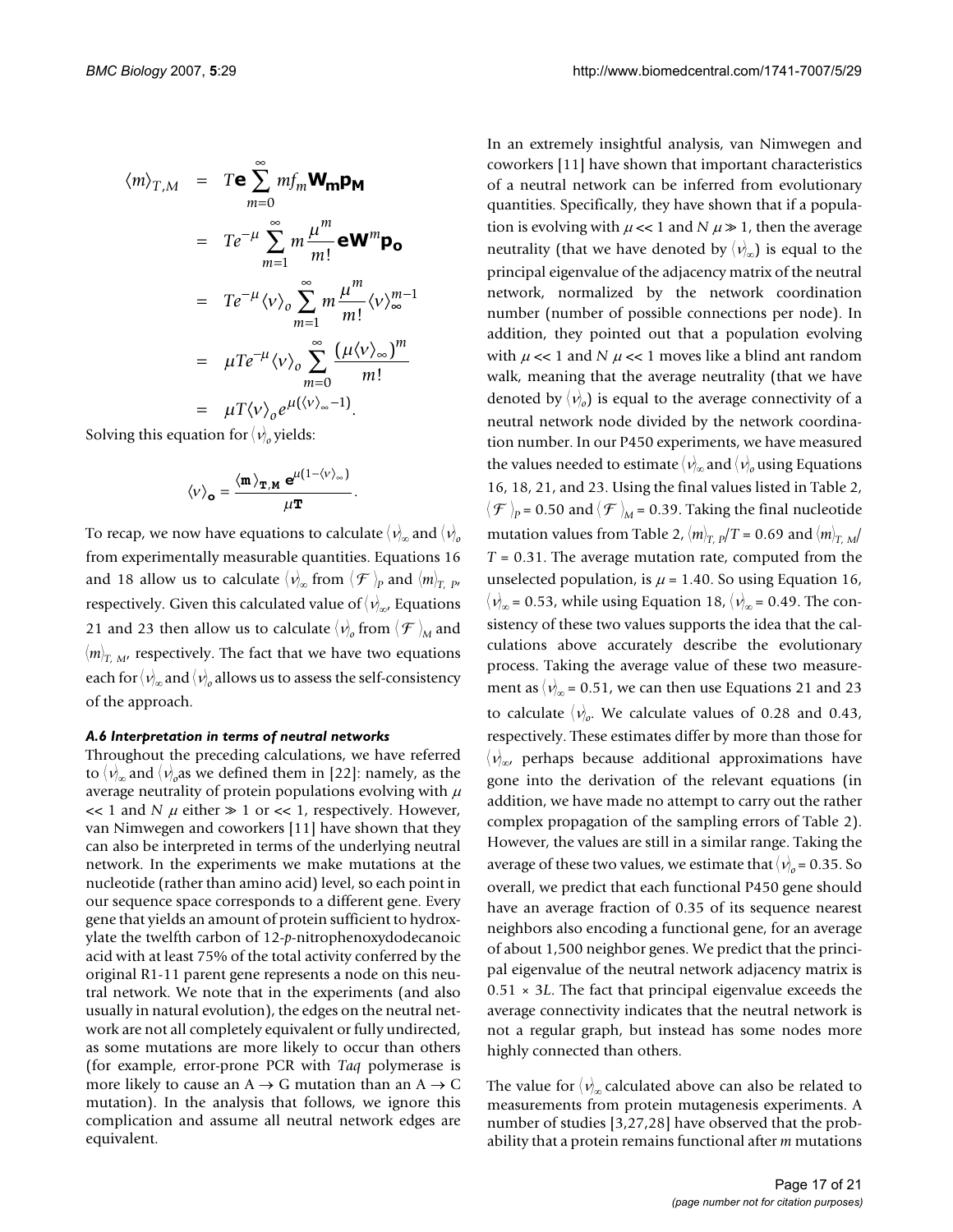falls off exponentially with the number of mutations. In fact, the decline is not always exponential for the first few mutations if the starting protein has especially high or low stability [3] or activity [56], but will still converge to this exponential form after a few mutations [3,47,57]. The stability threshold model can be used to relate this decline to  $\langle v \rangle_{\infty}$ , as is performed indirectly in the Markov chain approximation of [47]. Here we make that connection explicit. The initial protein has a stability that falls into some stability bin *i*. Therefore, its stability can be described by the column vector  $y_0$ , which has element *i* equal to one and all other elements equal to zero. Now imagine constructing all single mutants of this protein. The fraction of these single mutants that still fold is just  $eWy_0$ , and the distribution of stabilities among the single mutants is  $y_1$  =  $Wy_0$  (note that the elements of  $y_1$  no longer sum to one). Similarly, after *m* mutations, the fraction of mutants that still fold is  $eW_my_0$ , and the distribution of stabilities among the *m*-mutants is  $y_m = W_m y_0$ . With the approximation of Equation 11,  $y_m = W^m y_0$ . This makes it clear that **y**<sub>m</sub> will converge to a vector proportional to  $\mathbf{x}_{\infty}$ , the principal eigenvector of **W**. Once this convergence is complete, each new mutation simply reduces the fraction of mutants that fold by a factor of  $\langle \nu_{\!\scriptscriptstyle (\!\chi\!)}\rangle_{\!\scriptscriptstyle \!\chi\! \!\scriptscriptstyle \!\chi\! \!\scriptscriptstyle \!\chi}$  the principal eigenvalue of **W** (and the spectral radius of the neutral network normalized by the coordination number). Therefore, what we have called  $\langle v \rangle_{\infty}$  in the present work and [22] is equal to what is called x in [28], q in [[27\]](#page-20-0), and  $\langle v \rangle$  in [3]. The major difficulty that is faced in extracting  $\langle \nu \rangle_{\infty}$  by the method of those three studies [3,[27,](#page-20-0)28] is that it is not possible to directly assay mutants with *m* mutations, but instead only possible to assay a set of mutants with a distribution of *m*. All three studies use different (and valid) methods to account for this distribution, but this accounting is still difficult because most of the functional mutants come from the low *m* end of the distribution. This makes it difficult to get ascertain values for the fraction functional after large numbers of mutations, as most of the functional mutants in the set come from sequences with few mutations. For this reason, we believe the current method of measuring  $\langle v \rangle_{\infty}$  is more accurate. A second caution about comparing values of  $\langle \nu \rangle_{\infty}$  from different studies is that its value depends on the nucleotide error-spectrum of the experiment, as different mutagenesis methods create different distributions of nucleotide and amino acid mutation types.

We also briefly mention how we arrived at an estimate of  $\langle \nu \rangle_{\! \infty}$  for 3-methyladenine DNA glycosylase from the data of [28]. This paper reports that a fraction  $x = 0.34$  of amino acid mutations inactivate the protein. We would like to determine the fraction  $\langle \nu \rangle_{\!\infty}$  of nucleotide mutations that do not inactivate the protein. Roughly 75% of random mutations to a gene will be synonymous. Therefore,

*m* amino acid mutations should cause about 4*m*/3 nucleotide mutations. The study of [28] measures that after *m* mutations, a fraction  $(1 - x)^m$  of the mutants are functional. That means that  $\langle v \rangle_{\infty}^{4m/3}$  fraction should be functional. Equating these expressions yields  $\langle v \rangle_{\infty} = \exp\left(\frac{3}{2}\log(1 - \mathbf{x})\right)$ . So using  $x = 0.34$ , we arrive at  $\langle v \rangle_{\infty} = 0.73$ .  $\langle v \rangle_{\infty} = \exp\left(\frac{3}{4}\log(1-\mathbf{x})\right)$ 

#### *A.7 Detailed justification for approximating p<sub>M</sub> by p<sub>o</sub>*

Here we provide a detailed justification for the approximation that  $\mathbf{p}_M$  is about equal to  $\mathbf{p}_o$ . In the monomorphic limit, the time evolution of **p** is given by Equation 1, and the stationary distribution  $p_M$  is given by Equation 2. We assume the approximations of Equations 11 and 12 and show that we can approximate  $\mathbf{p}_{\mathbf{M}}$  by  $\mathbf{p}_{\mathbf{o}'}$ , where  $\mathbf{p}_{\mathbf{o}}$  is given by Equation 19. To justify this approximation, we insert **po** into the righthand side of Equation 1 and ask to what extent  $p_0$  is left unaltered by the dynamics. If  $p_0$  is found to be stationary to good approximation then, by uniqueness of the stationary distribution of an ergodic process,  $\mathbf{p}_{o}$  would be a good approximation to  $\mathbf{p}_{M}$ .

We therefore suppose that at some time *t* the distribution is given by  $\mathbf{p}_{o}$  and compute, using Equation 1, the change in  $p_0$  after one generation. The new distribution at time  $t$ + 1 is given by:

$$
p(\mathbf{t}+1) = \left[I + \sum_{m=1}^{\infty} \mathbf{f}_m (W^m - V_m)\right] p_o.
$$

Using (**V** - **W**)  $\mathbf{p}_0 = 0$ , and taking components of the above equation, we obtain:

$$
\mathbf{p_i(t+1)} = \mathbf{p_{0,i}} + \sum_{m=2}^{\infty} \mathbf{f_m} \left[ (W^m - V_m) \mathbf{p_o} \right]_{\mathbf{i}}.
$$

Thus **p**<sub>o</sub> would be an approximately stationary distribu-

tion of the dynamics if 
$$
|\sum_{m=2}^{\infty} f_m [(W^m - V_m) p_o]_i \ll p_{0i}
$$
.

We now proceed to show that this will be the case in most situations of interest by deriving upper and lower bounds on the second term of the righthand side of Equation 25.

Consider first the term  $(\mathbf{W}^m \mathbf{p}_0)_{i'}$  which can be written as:

$$
\begin{array}{rcl} (W^{m}\,p_{o}\,)_{{\bf i}} & = & \displaystyle \sum_{\mathbf{k}_{1}, \ldots, \mathbf{k}_{m}} W_{\;\;\mathbf{i}\mathbf{k}_{1}} W_{\;\mathbf{k}_{1}\mathbf{k}_{2}} \cdots W_{\;\mathbf{k}_{m-1}\mathbf{k}_{m}}\,p_{0\mathbf{k}_{m}} \\ & = & \displaystyle \sum_{\mathbf{k}_{1}, \ldots, \mathbf{k}_{m-1}} W_{\;\;\mathbf{i}\mathbf{k}_{1}} W_{\;\mathbf{k}_{1}\mathbf{k}_{2}} \cdots W_{\;\mathbf{k}_{m-2}\mathbf{k}_{m-1}} \mathcal{V}_{\mathbf{k}_{m-1}}\,p_{0\mathbf{k}_{m-1}} \end{array},
$$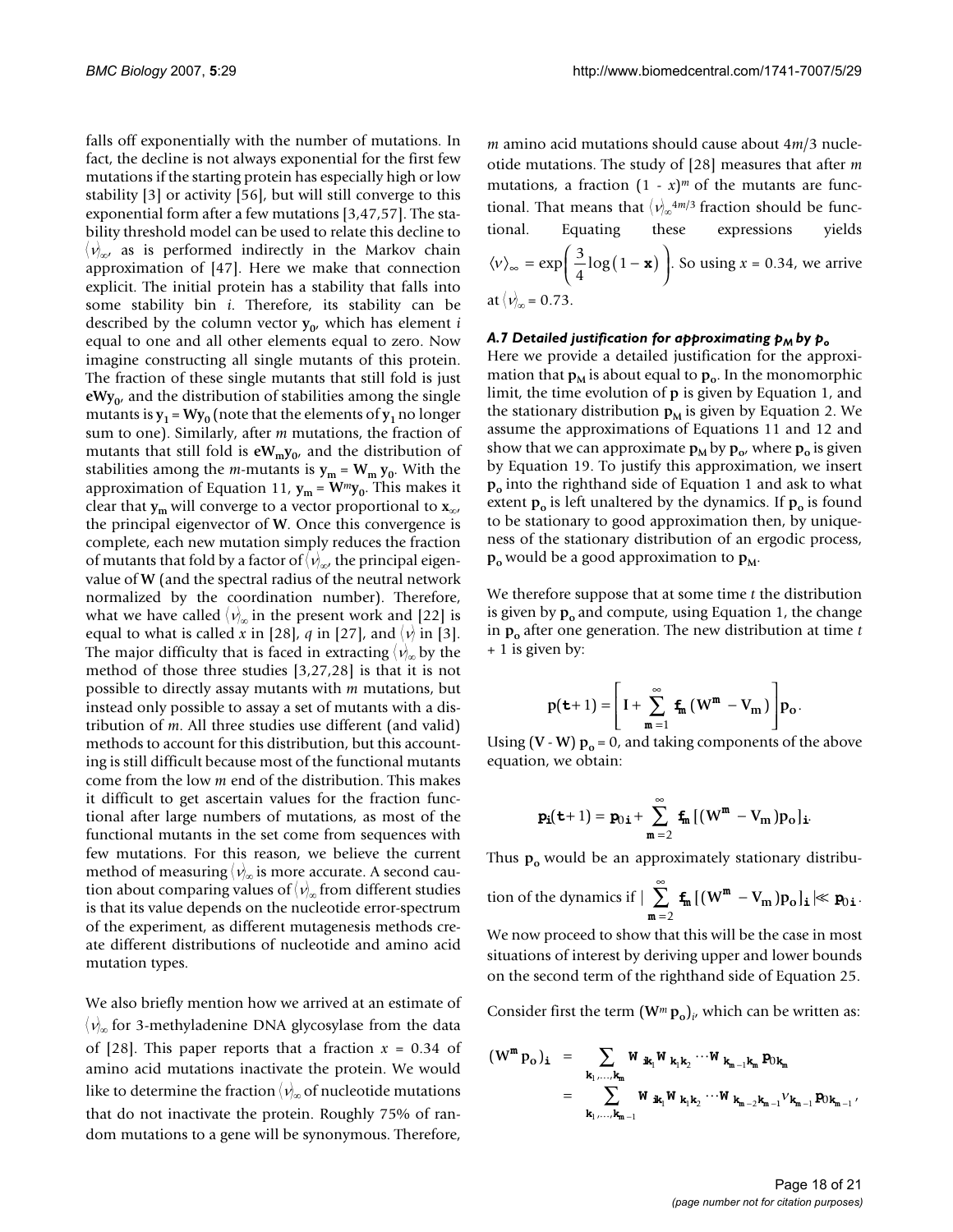where we have used  $Wp_0 = Vp_0$  in the second equality. We now note that  $v_k \le v_{\text{max}}$  for all *k*, where  $v_{\text{max}}$  is the maximum neutrality, maximized over all bins. This leads to the successive inequalities:

$$
(W^m p_o)_i \leq v_{max} \sum_{\mathbf{k}_1, ..., \mathbf{k}_{m-1}} W_{i\mathbf{k}_1} W_{i\mathbf{k}_1} k_2 \cdots W_{i\mathbf{k}_{m-2} \mathbf{k}_{m-1}} p_{0k_{m-1}}
$$
  
\n
$$
= v_{max} \sum_{\mathbf{k}_1, ..., \mathbf{k}_{m-2}} W_{i\mathbf{k}_1} W_{i\mathbf{k}_1} k_2 \cdots W_{i\mathbf{k}_{m-3} \mathbf{k}_{m-2}} v_{i\mathbf{k}_{m-2}} p_{0k_{m-2}}
$$
  
\n
$$
\leq v_{max}^2 \sum_{\mathbf{k}_1, ..., \mathbf{k}_{m-2}} W_{i\mathbf{k}_1} W_{i\mathbf{k}_1} k_2 \cdots W_{i\mathbf{k}_{m-3} \mathbf{k}_{m-2}} p_{0k_{m-2}}
$$
  
\n
$$
\leq v_{max}^m \sum_{\mathbf{k}_1} W_{i\mathbf{k}_1} p_{0k_1},
$$

yielding the upper bound:

$$
(\mathbf{W}^{\mathbf{m}} \, \mathbf{p}_{\mathbf{o}})_{\mathbf{i}} \leq \mathbf{v}^{\mathbf{m}-1}_{\max} \mathbf{v}_{\mathbf{i}} \mathbf{p}_{0 \mathbf{i}}.
$$

In an identical manner, we obtain the lower bound:

$$
(\boldsymbol{W}^m \, \boldsymbol{p}_o)_\textbf{i} \geq \boldsymbol{v}^{m-1}_{\min} \boldsymbol{v}_\textbf{i} \boldsymbol{p}_{0 \, \textbf{i}'}
$$

where  $v_{\text{min}}$  is the smallest neutrality, minimized over all bins. Note that both inequalities above become exact equalities when all bins have the same neutrality  $v$ , which could be interpreted as either  $v_{\text{min}}$  or  $v_{\text{max}}$ .

Having obtained inequality constraints on  $(W^m p_o)$ <sub>*i*</sub>, we now consider the term  $(V_m p_o)_{i'}$  which can be written as:

$$
(V_m p_o)_i = p_{0i}V_{im}
$$
  
\n
$$
= p_{0i} \sum_{j} (W^m)_{ji}
$$
  
\n
$$
= p_{0i} \sum_{j,k_1,...,k_{m-1}} W_{jk_1}W_{k_1k_2} \cdots W_{k_{m-1}i}
$$
  
\n
$$
= p_{0i} \sum_{k_1,...,k_{m-1}} V_{k_1}W_{k_1k_2} \cdots W_{k_{m-1}i}
$$
  
\n
$$
\leq p_{0i}V_{max} \sum_{k_1,...,k_{m-1}} W_{k_1k_2} \cdots W_{k_{m-1}i}
$$
  
\n
$$
\leq p_{0i}V_{max}^{m-1} \sum_{k_{m-1}} W_{k_{m-1}i}
$$

that yields an identical upper bound to that on (**W***<sup>m</sup>***po**)*<sup>i</sup>* , namely:

$$
(\mathbf{V}^m \mathbf{p_o})_i \leq v_{\max}^{m-1} v_i p_{0i},
$$

and similarly:

$$
\bigl(\,V^m\,p^{\vphantom{m}}_o\,\bigr)_{\mathbf{i}}\geq \mathop{\scriptstyle\mathcal{V}}\nolimits^{m-1}_{\min}\mathop{\scriptstyle\mathcal{V}}\nolimits_{\mathbf{i}}\,p^{\vphantom{m}}_{0\,\mathbf{i}}.
$$

It should again be noted that both the above inequalities become exact equalities when all bins have a common neutrality ν.

We are now in a position to estimate bounds on the magnitude of the second term of Equation 25. Using the four inequalities of Equations 28, 29, 31, and 32 above, we have:

$$
-\left(\nu_{\max}^{\mathfrak{m}-1} - \nu_{\min}^{\mathfrak{m}-1}\right)\nu_{\mathbf{i}}\mathbf{p}_{0\mathbf{i}} \leq \left[(W^{\mathfrak{m}} - V_{\mathfrak{m}})\mathbf{p}_{0}\right]_{\mathbf{i}} \leq \left(\nu_{\max}^{\mathfrak{m}-1} - \nu_{\min}^{\mathfrak{m}-1}\right)\nu_{\mathbf{i}}\mathbf{p}_{0\mathbf{i}}.
$$
 Or equivalently:

$$
\vert\, \vert (w^m - v_m) p_o \vert_{\mathbf{i}} \,\vert \leq \Big( \nu^{m-1}_{\max} - \nu^{m-1}_{\min} \Big) \nu_{\mathbf{i}} p_{0\,\mathbf{i}'}
$$

where the inequality above becomes an exact equality when all bins have the same neutrality. However, in this limit, the righthand side of the above equation vanishes, and therefore the second term of Equation 25 is identically zero in this case, giving the result that  $\mathbf{p}_M$  is exactly equal to  $p_0$  when all bins have the same neutrality, even if  $\mu$  is arbitrarily large.

We now carry out the sum over *m* to obtain an upper bound on the second term of Equation 25 in the more general and realistic case of unequal neutrality bins. Using Equation 34 and the specific Poisson form of  $f_{m'}$  we obtain an upper bound on the fractional change in  $p_{0i}$  in one generation:

$$
\begin{array}{c|c} \mathbf{\underline{p_{i}}(t+1) - \underline{p_{0,i}}}\n\end{array}\n\Bigg| \leq v_{i} e^{-\mu} \sum_{m=2}^{\infty} \frac{\mu^{m}}{m!} \Big( v_{\max}^{m-1} - v_{\min}^{m-1} \Big) \\
= v_{i} e^{-\mu} \Bigg[ \frac{e^{\mu v_{\max}} - 1}{v_{\max}} - \frac{e^{\mu v_{\min}} - 1}{v_{\min}} \Bigg].
$$

The above bound vanishes for small  $\mu$ , is an increasing function of  $v_{\text{max}}$  -  $v_{\text{min}}$ , and is typically much smaller than 1. An extreme estimate of the size of the fractional change can be made when  $v_{\text{max}} = 1$  and  $v_{\text{min}} = 0$ . In this case, using  $\mu$  = 1.4 (the value in our experiments), the above inequality simplifies to:

$$
\left|\frac{\mathbf{p_i}(t+1) - \mathbf{p_{0i}}}{\mathbf{p_{0i}}}\right| \leq v_i \left(1 - e^{-\mu} - \mu e^{-\mu}\right) \approx 0.41 v_i.
$$

Noting that  $v_i < 1$ , the fractional change in  $p_{0i}$  is therefore reasonably controlled even in the most extreme case. For realistic situations, the fractional change in  $p_{0i}$  is expected to be much lower, thus justifying the use of  $p_0$  as the stationary distribution of the dynamics of Equation 1.

#### **Authors' contributions**

JDB and FHA designed the project and wrote the paper. JDB and ZL performed the bulk of the experiments; OSV assisted with the experiments. JDB and DC analyzed the data. JDB and AR performed the theoretical work. All authors read and approved the final manuscript.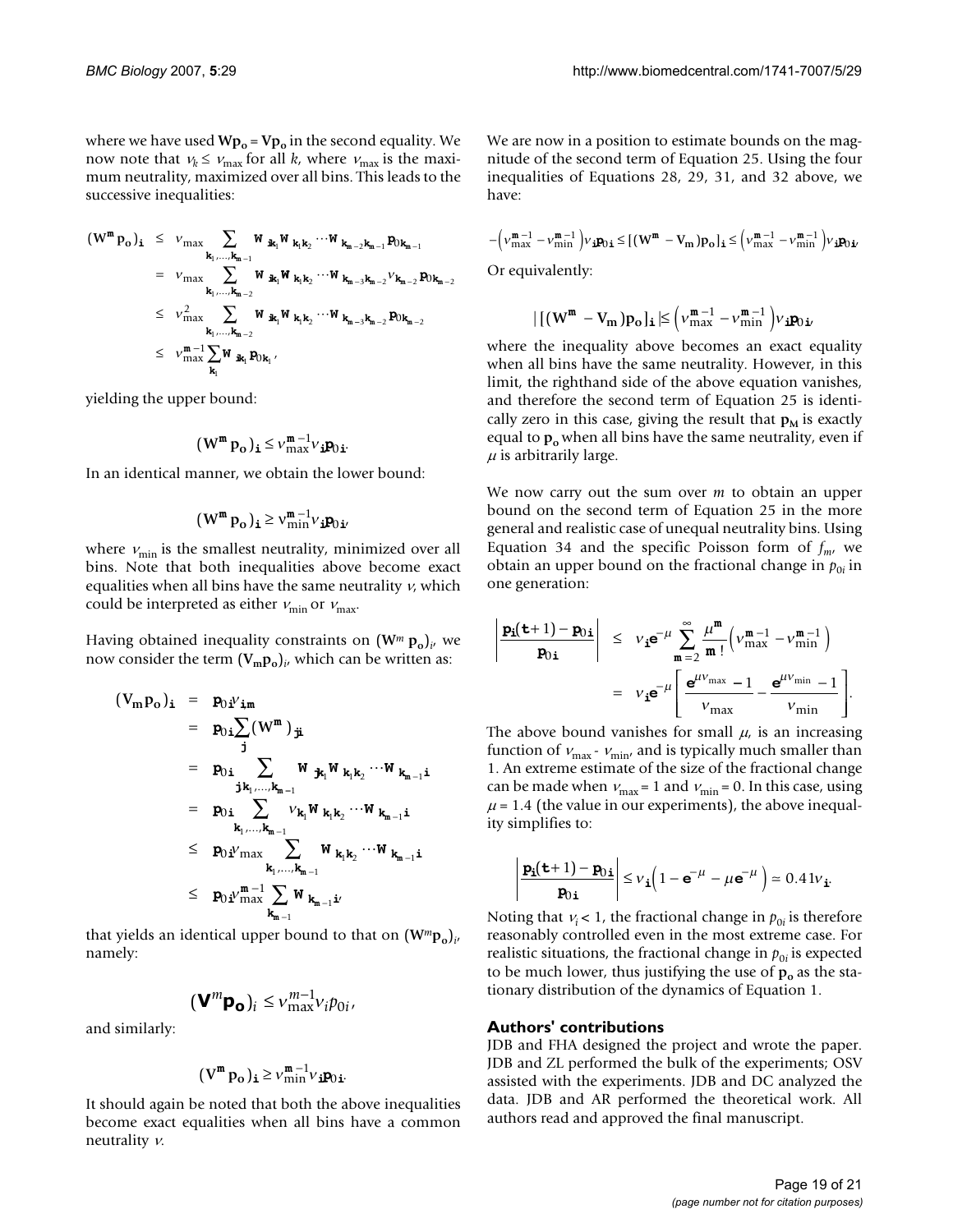# **Additional material**

## **Additional file 1**

*Sequence of the parent P450 used start neutral evolution. FASTA file with sequence of the R1-11 P450 BME used as the neutral evolution parent. This sequence was isolated after the equilibration evolution.* Click here for file

[\[http://www.biomedcentral.com/content/supplementary/1741-](http://www.biomedcentral.com/content/supplementary/1741-7007-5-29-S1.fasta) 7007-5-29-S1.fasta]

# **Additional file 2**

*Information about sequences from neutral evolution experiments. The entries give the name of the mutant, the number of nonsynonymous and nucleotide mutations relative to the R1-11 parent, the [urea]*<sub>50</sub> value if *measured, the* T*50 value if measured, the percent of the parental expression level if measured, and then a list of all of the mutations. Amino acid mutations are numbered in the standard P450 numbering scheme. The names of the mutants indicate their origin. Names beginning with "P-G3" are randomly chosen functional mutants from generation 3 of the polymorphic population,* etc*. Names of the form "P1," "P2,",* etc*. are the 22 functional mutants that were randomly chosen from the final (generation 15) polymorphic population. Numbers P5 and P12 are missing because two of the original 24 randomly selected polymorphic population members were randomly chosen to be discarded after it was discovered that two of the 24 monomorphic replicates were contaminated. Names beginning with "U1" indicate that sequences are from the first unselected replicate,* etc*. Names beginning "M1" indicate sequences are from the first monomorphic replicate,* etc*. Replicates "M9" and "M10" were discarded due to contamination during the experiment. For each replicate, we sequenced each new functional mutant. The last functional mutant after 25 generations represents the final sequence for that replicate, and is given an abbreviated name without the generation suffix.*

Click here for file

[\[http://www.biomedcentral.com/content/supplementary/1741-](http://www.biomedcentral.com/content/supplementary/1741-7007-5-29-S2.txt) 7007-5-29-S2.txt]

# **Additional file 3**

**Thermostability measurements***. Raw data from the*  $T_{50}$  *thermostability measurements.* Click here for file

[\[http://www.biomedcentral.com/content/supplementary/1741-](http://www.biomedcentral.com/content/supplementary/1741-7007-5-29-S3.pdf) 7007-5-29-S3.pdf]

# **Additional file 4**

Urea stability measurements. Raw data from the [urea]<sub>50</sub> thermostabil*ity measurements.* Click here for file [\[http://www.biomedcentral.com/content/supplementary/1741-](http://www.biomedcentral.com/content/supplementary/1741-7007-5-29-S4.pdf) 7007-5-29-S4.pdf]

# **Additional file 5**

*Correlation of thermal and urea stabilities. The*  $T_{50}$  *and [urea]<sub>50</sub> values are highly correlated.* Click here for file [\[http://www.biomedcentral.com/content/supplementary/1741-](http://www.biomedcentral.com/content/supplementary/1741-7007-5-29-S5.pdf) 7007-5-29-S5.pdf]

# **Additional file 6**

*Sequence of initial P450 used to start equilibration evolution. FASTA file with sequence of the 21B3 P450 BM3 heme domain described in [23]. This P450 was used as the initial parent to start the equilibration evolution.*

Click here for file

[\[http://www.biomedcentral.com/content/supplementary/1741-](http://www.biomedcentral.com/content/supplementary/1741-7007-5-29-S6.fasta) 7007-5-29-S6.fasta]

# **Additional file 7**

*Mutations accumulated during equilibration evolution. The file lists the mutations in the 46 P450 variants selected at the end of the equilibration evolution. Each line gives the name of the variant, with the prefix indicating whether it came from the R1 or R2 population. The next entries give the number of nucleotide and nonsynonymous mutations. All of the individual mutations relative to 21B3 are then listed. Amino acid mutations are numbered in the standard P450 numbering scheme, with the threonine after the N-terminal methionine given the number one.* Click here for file

[\[http://www.biomedcentral.com/content/supplementary/1741-](http://www.biomedcentral.com/content/supplementary/1741-7007-5-29-S7.txt) 7007-5-29-S7.txt]

# **Acknowledgements**

We thank Claus O Wilke for helpful advice and comments. JDB is supported by a HHMI predoctoral fellowship. ZL and DC were supported by Summer Undergraduate Research Fellowships from the California Institute of Technology. AR is supported by NSF grants CCF 0523643 and FIBR 0527023.

## **References**

- Zuckerkandl E, Pauling L: Evolutionary divergence and conver**gence in proteins.** In *Evolving genes and proteins* New York, NY: Academic Press; 1965:97-166.
- 2. Lesk AM, Chothia C: **[How different amino acid sequences](http://www.ncbi.nlm.nih.gov/entrez/query.fcgi?cmd=Retrieve&db=PubMed&dopt=Abstract&list_uids=7373651) [determine similar protein structures: The structure and](http://www.ncbi.nlm.nih.gov/entrez/query.fcgi?cmd=Retrieve&db=PubMed&dopt=Abstract&list_uids=7373651) [evolutionary dynamics of the globins.](http://www.ncbi.nlm.nih.gov/entrez/query.fcgi?cmd=Retrieve&db=PubMed&dopt=Abstract&list_uids=7373651)** *J Mol Biol* 1980, **136:**225-270.
- 3. Bloom JD, Silberg JJ, Wilke CO, Drummond DA, Adami C, Arnold FH: **[Thermodynamic prediction of protein neutrality.](http://www.ncbi.nlm.nih.gov/entrez/query.fcgi?cmd=Retrieve&db=PubMed&dopt=Abstract&list_uids=15644440)** *Proc Natl Acad Sci USA* 2005, **102:**606-611.
- 4. Besenmatter W, Kast P, Hilvert D: **[Relative tolerance of mes](http://www.ncbi.nlm.nih.gov/entrez/query.fcgi?cmd=Retrieve&db=PubMed&dopt=Abstract&list_uids=17096428)[ostable and thermostable protein homologs to extensive](http://www.ncbi.nlm.nih.gov/entrez/query.fcgi?cmd=Retrieve&db=PubMed&dopt=Abstract&list_uids=17096428) [mutation.](http://www.ncbi.nlm.nih.gov/entrez/query.fcgi?cmd=Retrieve&db=PubMed&dopt=Abstract&list_uids=17096428)** *Proteins* 2007, **66:**500-506.
- 5. Bloom JD, Labthavikul ST, Otey CR, Arnold FH: **[Protein stability](http://www.ncbi.nlm.nih.gov/entrez/query.fcgi?cmd=Retrieve&db=PubMed&dopt=Abstract&list_uids=16581913) [promotes evolvability.](http://www.ncbi.nlm.nih.gov/entrez/query.fcgi?cmd=Retrieve&db=PubMed&dopt=Abstract&list_uids=16581913)** *Proc Natl Acad Sci USA* 2006, **103:**5869-5874.
- 6. Lenski RE, Barrick JE, Ofria C: **[Balancing robustness and evolva](http://www.ncbi.nlm.nih.gov/entrez/query.fcgi?cmd=Retrieve&db=PubMed&dopt=Abstract&list_uids=17238277)[bility.](http://www.ncbi.nlm.nih.gov/entrez/query.fcgi?cmd=Retrieve&db=PubMed&dopt=Abstract&list_uids=17238277)** *PLoS Biology* 2006, **4:**e428.
- 7. Sniegowski PD, Murphy HA: **[Evolvability.](http://www.ncbi.nlm.nih.gov/entrez/query.fcgi?cmd=Retrieve&db=PubMed&dopt=Abstract&list_uids=17027474)** *Current Biology* 2006, **16:**R831-R834.
- 8. Wagner A: *Robustness and Evolvability in Living Systems* Princeton, New Jersey: Princeton University Press; 2005.
- 9. Montville R, Froissart R, Remold SK, Tenaillon O, Turner PE: **[Evolu](http://www.ncbi.nlm.nih.gov/entrez/query.fcgi?cmd=Retrieve&db=PubMed&dopt=Abstract&list_uids=16248678)[tion of mutational robustness in an RNA virus.](http://www.ncbi.nlm.nih.gov/entrez/query.fcgi?cmd=Retrieve&db=PubMed&dopt=Abstract&list_uids=16248678)** *PLoS Biol* 2005, **3:**e381.
- 10. Wilke CO, Wang JL, Ofria C, Lenski RE, Adami C: **[Evolution of dig](http://www.ncbi.nlm.nih.gov/entrez/query.fcgi?cmd=Retrieve&db=PubMed&dopt=Abstract&list_uids=11460163)[ital organisms at high mutation rates leads to survival of the](http://www.ncbi.nlm.nih.gov/entrez/query.fcgi?cmd=Retrieve&db=PubMed&dopt=Abstract&list_uids=11460163) [flattest.](http://www.ncbi.nlm.nih.gov/entrez/query.fcgi?cmd=Retrieve&db=PubMed&dopt=Abstract&list_uids=11460163)** *Nature* 2001, **412:**331-333.
- 11. van Nimwegen E, Crutchfield JP, Huynen M: **[Neutral evolution of](http://www.ncbi.nlm.nih.gov/entrez/query.fcgi?cmd=Retrieve&db=PubMed&dopt=Abstract&list_uids=10449760) [mutational robustness.](http://www.ncbi.nlm.nih.gov/entrez/query.fcgi?cmd=Retrieve&db=PubMed&dopt=Abstract&list_uids=10449760)** *Proc Natl Acad Sci USA* 1999, **96:**9716-9720.
- 12. Kimura M: *The Neutral Theory of Molecular Evolution* Cambridge, U.K.: Cambridge Univ. Press; 1983.
- 13. Takahata N: **[On the overdispersed molecular clock.](http://www.ncbi.nlm.nih.gov/entrez/query.fcgi?cmd=Retrieve&db=PubMed&dopt=Abstract&list_uids=3596230)** *Genetics* 1987, **116:**169-179.